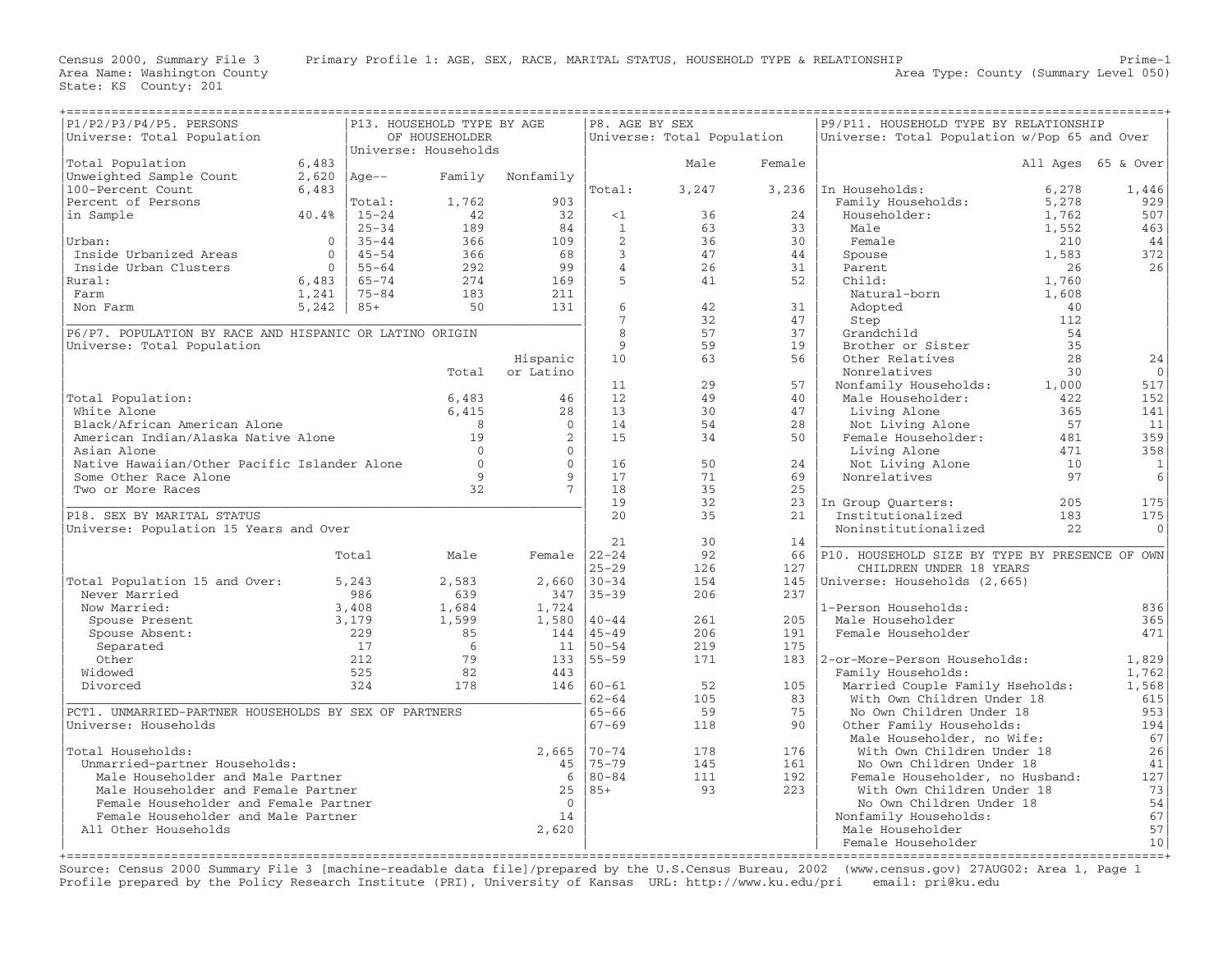Census 2000, Summary File 3 Primary Profile 2: GRANDPARENTS; FAMILY TYPE; CITIZENSHIP, BIRTHPLACE, ENTRY YEAR; LANGUAGE Prime−2 Area Name: Washington County (Summary Level 050) (Area Type: County (Summary Level 050) State: KS County: 201

| PCT8. GRANDPARENTS BY LENGTH OF TIME RESPONSIBLE<br>FOR GRANDCHILDREN UNDER 18 YEARS                 | UNDER 18 YEARS BY AGE OF OWN CHILDREN                                                                 |                          | P15. FAMILY TYPE BY PRESENCE OF OWN CHILDREN   P21. PLACE OF BIRTH BY CITIZENSHIP STATUS<br>Universe: Total Population |                |
|------------------------------------------------------------------------------------------------------|-------------------------------------------------------------------------------------------------------|--------------------------|------------------------------------------------------------------------------------------------------------------------|----------------|
| Universe: Population 30 Years and Over in Households   Universe: Families                            |                                                                                                       |                          | Total Population:                                                                                                      | 6,483          |
| Total Pop. 30+ in Households: 4,114                                                                  | Total Families: 1,762                                                                                 |                          | Native:                                                                                                                | 6.451          |
| Living with Own Grandchildren                                                                        | Married Couple Families: 1,568<br>With Own Children Under 18: 615                                     |                          | Born in State of Residence                                                                                             | 4,897          |
| Under 18 Years:<br>48                                                                                |                                                                                                       |                          | Born in Other State in the                                                                                             |                |
| Grandparents Responsible for<br>Grandparents Responsible for<br>Own Grandchildren Under 18 Years: 27 |                                                                                                       | 142<br>140               | United States:<br>Northeast                                                                                            | 1,537<br>40    |
| Length of Time --                                                                                    |                                                                                                       | 333                      | Midwest                                                                                                                | 991            |
| 10<br>Less Than 6 Months                                                                             | Under 6 Years Only<br>Under 6 and 6 to 17 Years<br>6 to 17 Years Only<br>No Own Children Under 18     | 953                      | South                                                                                                                  | 266            |
| 6 to 11 Months<br>$\overline{3}$                                                                     |                                                                                                       |                          | West                                                                                                                   | 240            |
| $\overline{4}$<br>1 to 2 Years                                                                       | Other Families:                                                                                       |                          | Born Outside the United States:                                                                                        | 17             |
| 3 to 4 Years<br>$\overline{4}$                                                                       | Other Families: 194<br>Male Householder, 194<br>No Wife Present: 67<br>With Own Children Under 18: 26 |                          | Puerto Rico                                                                                                            | $\overline{0}$ |
| 5 Years or More<br>$6\overline{6}$                                                                   |                                                                                                       |                          | U.S. Island Areas                                                                                                      | $\Omega$       |
|                                                                                                      |                                                                                                       |                          | Born Abroad of American                                                                                                |                |
| Grandparents Not Responsible for<br>Own Grandchildren Under 18 Years 21                              | Under 6 Years Only                                                                                    | $\overline{9}$           | Parent(s)                                                                                                              | 17             |
|                                                                                                      |                                                                                                       |                          | Foreign Born:                                                                                                          | 32             |
| Not Living with Own Grandchildren                                                                    | Under 6 and 6 to 17 Years<br>6 to 17 Years Only<br>No Own Children Under 18 41                        |                          | Foreign Born:<br>Naturalized Citizen                                                                                   | 8              |
| Under 18 Years:<br>4,066                                                                             |                                                                                                       |                          | Not a Citizen                                                                                                          | 24             |
|                                                                                                      | Female Householder,                                                                                   |                          |                                                                                                                        |                |
|                                                                                                      | No Husband Present:                                                                                   | 127                      |                                                                                                                        |                |
| PCT9. HOUSEHOLD RELATIONSHIP BY GRANDPARENTS LIVING                                                  | With Own Children Under 18:<br>Under 6 Yours 0:1                                                      |                          | 73 P19. LANGUAGE SPOKEN AT HOME BY ABILITY                                                                             |                |
| WITH OWN GRANDCHILDREN UNDER 18 YEARS BY<br>RESPONSIBILITY FOR OWN GRANDCHILDREN                     | Under 6 Years Only                                                                                    | $\overline{7}$           | TO SPEAK ENGLISH<br>Under 6 and 6 to 17 Years 14 Universe: Population 5 Years and Over                                 |                |
| Universe: Population 30 Years and Over in                                                            | 6 to 17 Years Only                                                                                    | 52                       |                                                                                                                        |                |
| Households                                                                                           | No Own Children Under 18                                                                              | 54                       | Total Population 5 and Over:                                                                                           | 6,113          |
|                                                                                                      |                                                                                                       |                          |                                                                                                                        |                |
| Total Pop. 30+ in Households:<br>4,114                                                               | P23. YEAR OF ENTRY BY CITIZENSHIP STATUS                                                              |                          | Speak Only English                                                                                                     | 5,942          |
|                                                                                                      | Universe: Foreign-born Population                                                                     |                          |                                                                                                                        |                |
| Householder or Spouse:<br>3,921<br>Living w/Own Grandchild Under 18:<br>46                           | Naturalized                                                                                           | Not a                    | Speak Spanish:                                                                                                         | 67<br>37       |
| Responsible for Own Grandchild<br>27                                                                 | Year of Entry--<br>Citizen                                                                            | Citizen                  | Speak English "Very Well"<br>Speak English "Well"                                                                      | 10             |
| Not Responsible for Own Grandchild<br>19                                                             |                                                                                                       |                          | Speak English "Not Well"                                                                                               | 13             |
| Not Living w/Own Grandchild Under 18<br>3,875                                                        | Total Foreign-born: 8<br>1990 to March 2000 0<br>1980 to 1989 0<br>Before 1980 8                      | 24                       | Speak English "Not at All"                                                                                             | $7^{\circ}$    |
|                                                                                                      |                                                                                                       | 21                       |                                                                                                                        |                |
| Parent or Parent-in-Law of                                                                           |                                                                                                       | $\overline{3}$           | Speak Other Indo-European Lang.:                                                                                       | 98             |
| 26<br>Householder:                                                                                   |                                                                                                       | $\Omega$                 | Speak English "Very Well"                                                                                              | 61             |
| Living w/Own Grandchild Under 18:<br>$\overline{2}$<br>Responsible for Own Grandchild<br>$\Omega$    | P22. YEAR OF ENTRY                                                                                    |                          | Speak English "Well"<br>Speak English "Not Well"                                                                       | 25<br>12       |
| Not Responsible for Own Grandchild<br>$\overline{2}$                                                 | Universe: Foreign-born Population                                                                     |                          | Speak English "Not at All"                                                                                             | $\Omega$       |
| Not Living w/Own Grandchild Under 18<br>24                                                           |                                                                                                       |                          |                                                                                                                        |                |
|                                                                                                      | Total Foreign-born Population:                                                                        | 32                       | Speak Asian/Pacific Island Lang.:                                                                                      | $\overline{4}$ |
| Other Relatives or Nonrelatives of                                                                   |                                                                                                       |                          | Speak English "Very Well"                                                                                              | $\overline{4}$ |
| Householder:<br>167                                                                                  | 1995 to March 2000                                                                                    | 21                       | .  yısn "Well"<br>Speak English "Not Well"<br>Speak English "''                                                        | $\Omega$       |
| Living w/Own Grandchild Under 18:                                                                    | 1990 to 1994                                                                                          | $\Omega$                 |                                                                                                                        | $\mathbf 0$    |
|                                                                                                      | 1985 to 1989<br>1980 to 1984                                                                          | $\mathbf{3}$<br>$\Omega$ | Speak English "Not at All"                                                                                             | $\mathbf{0}$   |
| Not Living w/Own Grandchild Under 18                                                                 | 1975 to 1979                                                                                          | $\Omega$                 | Speak Other Languages:                                                                                                 | $\sqrt{2}$     |
|                                                                                                      | 1970 to 1974                                                                                          | 1                        | Speak English "Very Well"                                                                                              | $\sqrt{2}$     |
|                                                                                                      | 1965 to 1969                                                                                          | $\mathcal{E}$            | Speak English "Well"                                                                                                   | $\mathbf 0$    |
|                                                                                                      | Before 1965                                                                                           | $\overline{4}$           | Speak English "Not Well"                                                                                               | $\mathbf{0}$   |
|                                                                                                      |                                                                                                       |                          | Speak English "Not at All"                                                                                             | $\mathbf{O}$   |
|                                                                                                      |                                                                                                       |                          |                                                                                                                        |                |

Source: Census 2000 Summary File 3 [machine−readable data file]/prepared by the U.S.Census Bureau, 2002 (www.census.gov) 27AUG02: Area 1, Page 2 Profile prepared by the Policy Research Institute (PRI), University of Kansas URL: http://www.ku.edu/pri email: pri@ku.edu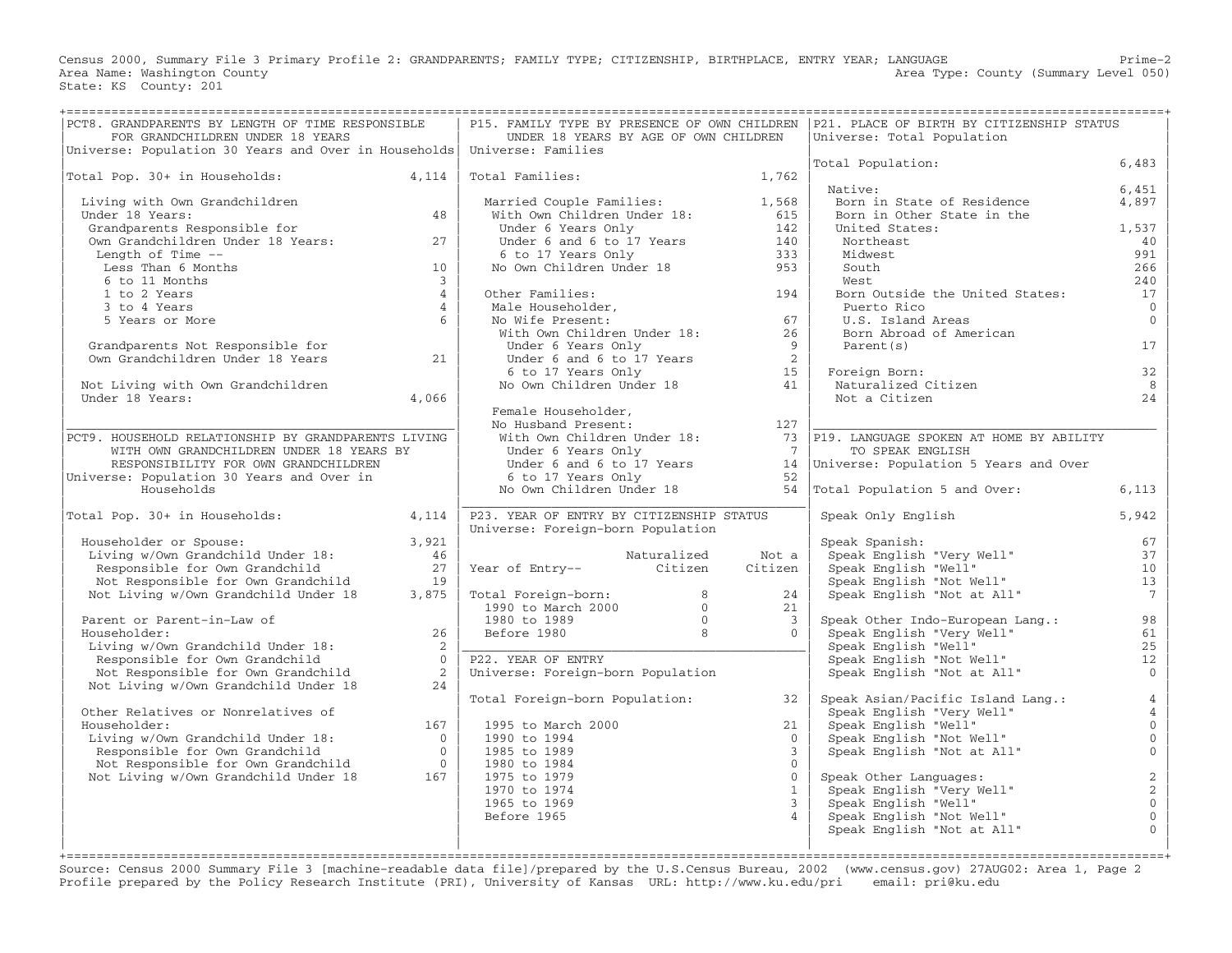| PCT16/PCT18 ANCESTRY<br>Two Universes: PCT16-Persons; PCT18-Total Ancestry Categories Reported |                |                |                         |                |                |                                       |              |                     |
|------------------------------------------------------------------------------------------------|----------------|----------------|-------------------------|----------------|----------------|---------------------------------------|--------------|---------------------|
|                                                                                                | First          | Total          |                         | First          | Total          |                                       | First        | Total               |
| First Ancestry                                                                                 | 4,746          | N/A            |                         | Reported       | Reported       |                                       | Reported     | Reported            |
| Total Specified Ancestries                                                                     | N/A            | 6,352          |                         |                |                |                                       |              |                     |
| Acadian/Cajun                                                                                  | $\Omega$       | $\Omega$       | <b>Tsraeli</b>          | $\Omega$       | $\Omega$       | West Indian (Exc Hisp Gp):            | $\mathbf{0}$ | $\sqrt{2}$          |
| Afghan                                                                                         | $\Omega$       | $\Omega$       | Italian                 | 33             | 46             | Bahamian                              | $\Omega$     | $\mathsf{O}\xspace$ |
| Albanian                                                                                       | $\Omega$       | $\Omega$       | Latvian                 | $\Omega$       | $\Omega$       | Barbadian                             | $\Omega$     | $\mathbf{0}$        |
| Alsatian                                                                                       | $\Omega$       | $\mathbf{0}$   | Lithuanian              | $\Omega$       | $\mathbf{0}$   | Belizean                              | $\Omega$     | $\mathsf{O}\xspace$ |
| Arab:                                                                                          | $\cap$         | $\Omega$       | Luxemburger             | $\Omega$       | $\Omega$       | Bermudan                              | $\Omega$     | $\mathbf{0}$        |
| Egyptian                                                                                       | $\cap$         | $\Omega$       | Macedonian              | $\Omega$       | $\Omega$       | British West Indian                   | $\Omega$     | $\mathsf{O}\xspace$ |
| Iraqi                                                                                          | $\cap$         | $\Omega$       | Maltese                 | $\Omega$       | $\Omega$       | Dutch West Indian                     | $\Omega$     | $\overline{a}$      |
| Jordanian                                                                                      | $\cap$         | $\mathbf{0}$   | New Zealander           | $\Omega$       | $\Omega$       | Haitian                               | $\Omega$     | $\mathsf{O}\xspace$ |
| Lebanese                                                                                       | $\cap$         | $\Omega$       | Northern European       | 5              | 5              | Jamaican                              | $\Omega$     | $\mathbf 0$         |
| Moroccan                                                                                       | $\cap$         | $\Omega$       | Norwegian               | 25             | 44             | Trinidadian & Tobagonian              | $\cap$       | $\mathsf{O}\xspace$ |
| Palestinian                                                                                    | $\Omega$       | $\Omega$       | Pennsylvania German     | 8              | 11             | U.S. Virgin Islander                  | $\Omega$     | $\overline{0}$      |
| Syrian                                                                                         | $\cap$         | $\Omega$       | Polish                  | 40             | 71             | West Indian                           | $\Omega$     | $\mathsf{O}\xspace$ |
| Arab/Arabic                                                                                    | $\Omega$       | $\Omega$       | Portuguese              | $\Omega$       | $\Omega$       | Other West Indian                     | $\Omega$     | $\overline{0}$      |
| Other Arab                                                                                     | $\Omega$       | $\Omega$       | Romanian                | $\Omega$       | $\Omega$       | Yuqoslavian                           | $\Omega$     | $\Omega$            |
| Armenian                                                                                       | $\Omega$       | $\Omega$       | Russian                 | 13             | 21             | Other Groups**                        | 119          | 183                 |
| Assyrian/Chaldean/Syriac                                                                       | $\Omega$       | $\Omega$       | Scandinavian            | 5              | -5             | Unclassified or                       |              |                     |
| Australian                                                                                     | $\Omega$       | $\Omega$       | Scotch-Irish            | 58             | 70             | Not Reported                          | 1,737        | N/A                 |
| Austrian                                                                                       | 3              | 3              | Scottish                | 58             | 96             | +----------------------------------   |              |                     |
| Basque                                                                                         | $\Omega$       | $\overline{2}$ | Serbian                 | $\mathbf 0$    | $\overline{0}$ | PCT21. RESIDENCE IN 1995              |              |                     |
| Belgian                                                                                        | $\Omega$       | 5              | Slavic                  | $\Omega$       | $\Omega$       | Universe: Population 5 Years and Over |              |                     |
| Brazilian                                                                                      | $\cap$         | $\Omega$       | Slovak                  | $\Omega$       | $\mathbf{0}$   |                                       |              |                     |
| British                                                                                        | $\mathsf{Q}$   | 9              | Slovene                 | $\Omega$       | $\Omega$       | Total Population 5 and Over:          |              | 6,113               |
| Bulgarian                                                                                      | $\Omega$       | $\Omega$       | Soviet Union            | $\Omega$       | $\mathbf{0}$   |                                       |              |                     |
| Canadian                                                                                       | $\Omega$       | $\Omega$       | Subsaharan African:     | $\overline{a}$ | $\overline{4}$ | Same House in 1995                    |              | 4,313               |
| Carpatho Rusyn                                                                                 | $\Omega$       | $\Omega$       | Cape Verdean            | $\Omega$       | $\Omega$       | Different House in 1995:              |              | 1,800               |
| Celtic                                                                                         | $\Omega$       | $\Omega$       | Ethiopian               | $\Omega$       | $\Omega$       | In United States in 1995:             |              | 1,778               |
| Croatian                                                                                       | $\Omega$       | $\mathbf 0$    | Ghanian                 | $\Omega$       | $\Omega$       | Same City or Town:                    |              | 406                 |
| Cypriot                                                                                        | $\Omega$       | $\mathbf{0}$   | Kenyan                  | $\Omega$       | $\mathbf{0}$   | Same County                           |              | 394                 |
| Czech                                                                                          | 148            | 225            | Liberian                | $\Omega$       | $\Omega$       | Different County (Same State)         |              | 12                  |
| Czechoslovakian                                                                                | 25             | 50             | Nigerian                | $\Omega$       | $\mathbf{0}$   | Not Same City or Town:                |              | 1,372               |
| Danish                                                                                         | 38             | 54             | Senegalese              | $\Omega$       | $\mathbf{0}$   | Same County                           |              | 500                 |
| Dutch                                                                                          | 31             | 88             | Sierra Leonean          | $\Omega$       | $\Omega$       | Different County:                     |              | 872                 |
| Eastern European                                                                               | $\overline{0}$ | $\Omega$       | Somalian                | $\Omega$       | $\Omega$       | Same State                            |              | 569                 |
| English                                                                                        | 282            | 467            | South African           | $\Omega$       | $\Omega$       | Different State:                      |              | 303                 |
| Estonian                                                                                       | $\overline{0}$ | $\overline{0}$ | Sudanese                | $\Omega$       | $\mathbf{0}$   | Northeast                             |              | $\overline{9}$      |
| European                                                                                       | 35             | 35             | Uqandan                 | $\Omega$       | $\Omega$       | Midwest                               |              | 141                 |
| Finnish                                                                                        | $\overline{2}$ | -9             | Zairian                 | $\Omega$       | $\Omega$       | South                                 |              | 43                  |
| French (Except Basque)                                                                         | 146            | 309            | Zimbabwean              | $\Omega$       | $\Omega$       | West                                  |              | 110                 |
| French Canadian                                                                                | 42             | 50             | African                 | $\overline{4}$ | $\overline{4}$ | In Puerto Rico in 1995:               |              | $\circ$             |
| German                                                                                         | 2,648          | 3,064          | Other Subsaharan Af     | $\Omega$       | $\Omega$       | Same City or Town                     |              | $\mathbf{0}$        |
| German Russian                                                                                 | 3              | 3              | Swedish                 | 170            | 258            | Not Same City or Town                 |              | $\circ$             |
| Greek                                                                                          | $\overline{2}$ | $\overline{4}$ | Swiss                   | 39             | 68             | Same Municipio                        |              | $\circ$             |
| Guyanese                                                                                       | $\mathbf{0}$   | $\Omega$       | Turkish                 | $\Omega$       | $\mathbf{0}$   | Different Municipio                   |              | $\circ$             |
| Hungarian                                                                                      | 3              | 3              | Ukranian                | $\Omega$       | $\Omega$       | Elsewhere in 1995:                    |              | 22                  |
| Icelander                                                                                      | $\Omega$       | $\Omega$       | United States/American* | 489            | 489            | U.S. Island Areas                     |              | $\Omega$            |
| Iranian                                                                                        | $\Omega$       | $\mathbf{0}$   | Welsh                   | 4              | 14             | Foreign Country or at Sea             |              | 22                  |
| Irish                                                                                          | 259            | 585            |                         |                |                |                                       |              |                     |

| \* Includes only people reporting "U.S." or "American" as their sole ancestry. For example, "Irish−American" is tallied only as "Irish". |

\*\* Includes most reported ancestries which are equivalent to specific race & Hispanic/Latino groups, such as Cree, Thai, Samoan & Cuban.

+===================================================================================================================================================+ Source: Census 2000 Summary File 3 [machine−readable data file]/prepared by the U.S.Census Bureau, 2002 (www.census.gov) 27AUG02: Area 1, Page 3 Profile prepared by the Policy Research Institute (PRI), University of Kansas URL: http://www.ku.edu/pri email: pri@ku.edu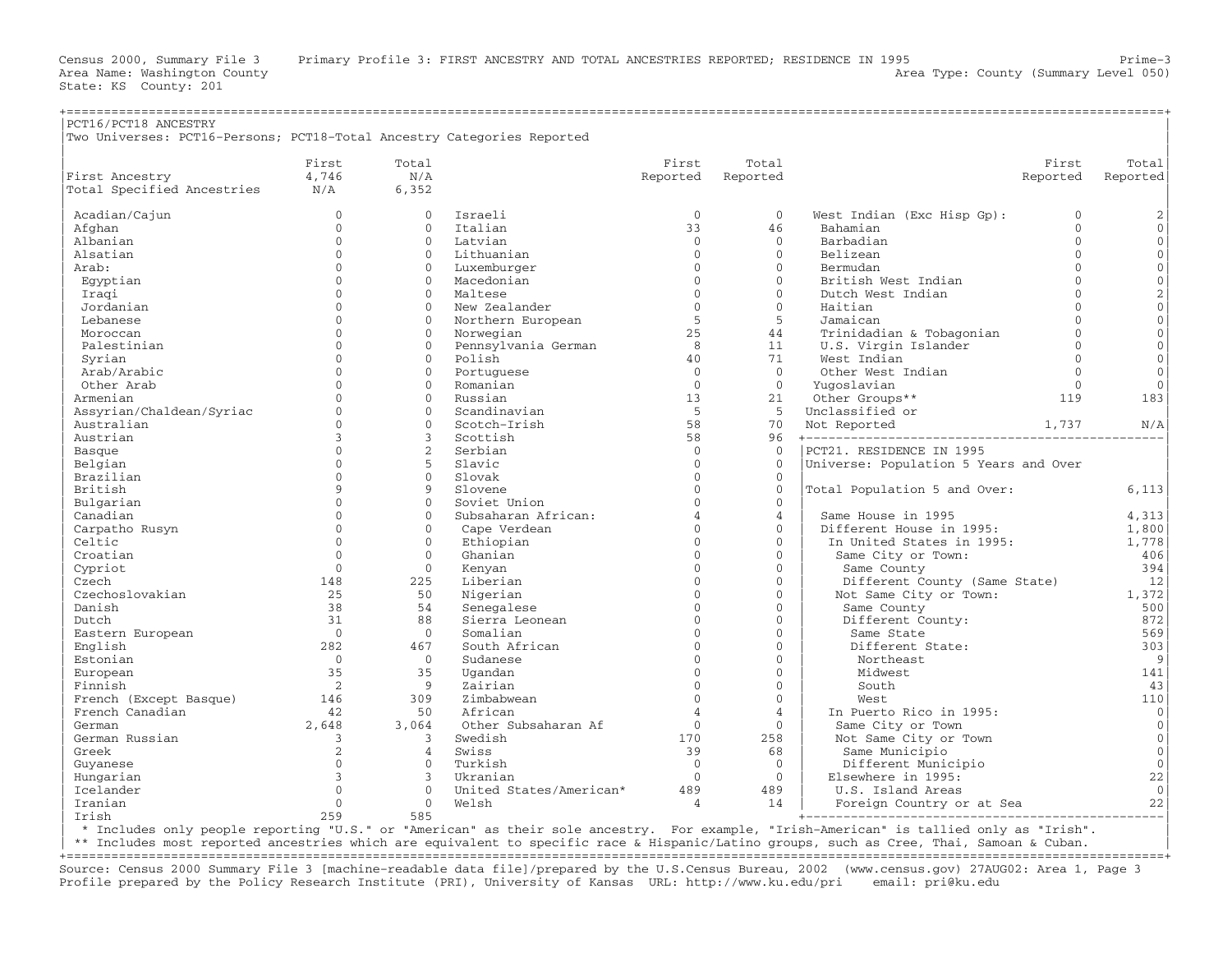Census 2000, Summary File 3 Primary Profile 4: SCHOOL ENROLLMENT AND EDUCATIONAL ATTAINMENT BY RACE & HISP./LATINO Prime−4 Area Name: Washington County (Summary Level 050) (Area Type: County (Summary Level 050) State: KS County: 201

| P147A-I. SCHOOL ENROLLMENT BY LEVEL AND SCHOOL TYPE BY RACE (*) AND HISPANIC OR LATINO (**)                              |                |                |                               |                          |                          |                |                   |                       |                        |
|--------------------------------------------------------------------------------------------------------------------------|----------------|----------------|-------------------------------|--------------------------|--------------------------|----------------|-------------------|-----------------------|------------------------|
| Universe: Population 3 Years and Over                                                                                    |                |                |                               |                          | Native                   |                |                   |                       |                        |
|                                                                                                                          |                |                | Black Amer Indian             |                          | Hawaiian                 | Other          | Two or *          |                       | White Alone            |
|                                                                                                                          | White          | /Af Amer       | /Alaska Nat                   | Asian                    | /Pac Isl                 | Race           | More *            | Hispanic              | not Hisp.              |
|                                                                                                                          | Alone          | Alone          | Alone                         | Alone                    | Alone                    | Alone          | Races *           | or Latino             | or Latino              |
|                                                                                                                          |                |                |                               |                          |                          |                |                   |                       |                        |
| Total Population 3 and Over:                                                                                             | 6,194          | 8              | 18                            | $\mathbf{0}$             | $\Omega$                 | 9              | $32 *$<br>$\star$ | 46                    | 6,166                  |
| In Nursery School/Preschool:                                                                                             | 94             | $\mathbf{0}$   | $\mathbf{0}$                  | $\mathbf{0}$             | $\mathbf{0}$             | $\mathbf{0}$   | $9 *$             | $7\phantom{.0}$       | 94                     |
| Public School                                                                                                            | 81             | $\mathbf{0}$   | $\mathbf{0}$                  | $\mathbf{0}$             | $\mathbf 0$              | $\mathbf{0}$   | $0 *$             | $\mathbf 0$           | 81                     |
| Private School                                                                                                           | 13             | $\Omega$       | $\Omega$                      | $\Omega$                 | $\Omega$                 | $\Omega$       | $9 *$             | 7                     | 13                     |
| Enrolled in Kindergarten:                                                                                                | 84             | $\Omega$       | $\Omega$                      | $\Omega$                 | $\Omega$                 | $\Omega$       | $0 *$             | $\Omega$              | 84                     |
| Public School                                                                                                            | 77             | $\Omega$       | $\Omega$                      | $\mathbf{0}$             | $\mathbf{0}$             | $\mathbf{0}$   | $0 *$             | $\Omega$              | 77                     |
| Private School                                                                                                           | $\overline{7}$ | $\Omega$       | $\Omega$                      | $\Omega$                 | $\Omega$                 | $\Omega$       | $0 *$             | $\Omega$              | 7                      |
| Enrolled in Grade $1$ - Grade 8:                                                                                         | 685            | $\overline{c}$ | 5                             | $\mathbf 0$              | $\mathbf{0}$             | $\mathbf{0}$   | $0 *$             | $\overline{7}$        | 680                    |
| Public School                                                                                                            | 562            | 2              | 5                             | $\Omega$                 | $\Omega$                 | $\Omega$       | $0 *$             | $\overline{7}$        | 557                    |
| Private School                                                                                                           | 123            | $\mathbf{0}$   | $\mathbf{0}$                  | $\mathbf 0$              | $\mathbf 0$              | $\mathbf{0}$   | $0 *$             | $\Omega$              | 123                    |
| Enrolled in Grade $9 -$ Grade12:                                                                                         | 380            | 2              | $\mathbf{1}$                  | $\mathbf{0}$             | $\Omega$                 | $\Omega$       | $2 *$             | 3                     | 377                    |
| Public School                                                                                                            | 376            | $\overline{c}$ | 1                             | $\Omega$                 | $\Omega$                 | $\Omega$       | $2 *$             | 3                     | 373                    |
| Private School                                                                                                           | $\overline{4}$ | $\Omega$       | $\Omega$                      | $\Omega$                 | $\Omega$                 | $\Omega$       | $0 *$             | $\Omega$              | 4                      |
| Enrolled in College:                                                                                                     | 138            | $\Omega$       | $\Omega$                      | $\Omega$                 | $\Omega$                 | $\Omega$       | $1 *$             | $\Omega$              | 138                    |
| Public School                                                                                                            | 125            | $\Omega$       | $\Omega$                      | $\Omega$                 | $\Omega$                 | $\mathbf{0}$   | $1 *$             | $\Omega$              | 125                    |
| Private School                                                                                                           | 13             | $\Omega$       | $\mathbf{0}$                  | $\mathbf{0}$             | $\mathbf{0}$             | $\mathbf{0}$   | $0 *$             | $\Omega$              | 13                     |
| Not Enrolled in School                                                                                                   | 4,813          | 4              | 12                            | $\mathbf 0$              | $\mathbf 0$              | 9              | $20 *$            | 29                    | 4,793                  |
|                                                                                                                          |                |                |                               |                          |                          |                |                   |                       |                        |
|                                                                                                                          |                |                |                               |                          |                          |                |                   |                       |                        |
| P148A-I. EDUCATIONAL ATTAINMENT BY SEX BY RACE (*) AND HISPANIC OR LATINO (**)<br>Universe: Population 25 Years and Over |                |                |                               |                          | Native                   |                |                   |                       |                        |
|                                                                                                                          |                |                | Black Amer Indian             |                          | Hawaiian                 | Other          | Two or *          |                       |                        |
|                                                                                                                          | White          |                |                               |                          |                          |                |                   |                       | White Alone            |
|                                                                                                                          | Alone          | Alone          | /Af Amer /Alaska Nat<br>Alone | Asian<br>Alone           | /Pac Isl<br>Alone        | Race<br>Alone  | More *<br>Races * | Hispanic<br>or Latino | not Hisp.<br>or Latino |
| Total Population 25 and Over:                                                                                            | 4,535          | $\overline{4}$ | 12                            | $\mathbf{0}$             | $\mathbf{0}$             | 6              | $15 *$<br>$\star$ | 26                    | 4,515                  |
| Male:                                                                                                                    |                | $\overline{4}$ | 6                             | $\mathbf{0}$             | $\Omega$                 | 2              | $10 *$            | 17                    |                        |
|                                                                                                                          | 2,182          | $\Omega$       |                               |                          |                          |                |                   |                       | 2,167                  |
| Less than 9th Grade                                                                                                      | 281            | $\Omega$       | $\mathbf{0}$                  | $\mathbf{0}$             | $\mathbf{0}$<br>$\Omega$ | 2<br>$\Omega$  | $2 *$             | 6                     | 277                    |
| 9th-12th Grade, No Diploma                                                                                               | 165            | $\Omega$       | 2                             | $\mathbf{0}$<br>$\Omega$ | $\Omega$                 | $\Omega$       | $5 *$             | 5<br>6                | 160                    |
| High School Graduate/GED                                                                                                 | 949            |                | $\overline{2}$                |                          |                          |                | $1 *$             |                       | 943                    |
| Some College, No Degree                                                                                                  | 412            | $\overline{4}$ | $\Omega$                      | $\mathbf 0$              | $\Omega$                 | $\Omega$       | $2 *$             | $\Omega$              | 412                    |
| Associate Degree                                                                                                         | 74             | $\Omega$       | $\Omega$                      | $\mathbf 0$              | $\Omega$                 | $\Omega$       | $0 *$             | $\Omega$              | 74                     |
| Bachelor's Degree                                                                                                        | 215            | $\mathbf{0}$   | 2                             | $\mathbf 0$              | $\mathbf 0$              | $\mathbf{0}$   | $0 *$             | $\mathbf 0$           | 215                    |
| Graduate/Professional Degree                                                                                             | 86             | $\Omega$       | $\Omega$                      | $\Omega$                 | $\Omega$                 | $\Omega$       | $0 *$<br>$\star$  | $\Omega$              | 86                     |
| Female:                                                                                                                  | 2,353          | $\mathbf{0}$   | 6                             | 0                        | $\mathbf{0}$             | 4              | $5 *$             | 9                     | 2,348                  |
| Less than 9th Grade                                                                                                      | 234            | $\Omega$       | $\overline{2}$                | $\Omega$                 | $\Omega$                 | $\Omega$       | $0 *$             | 3                     | 231                    |
| 9th-12th Grade, No Diploma                                                                                               | 163            | $\Omega$       | $\overline{c}$                | $\mathbf 0$              | $\Omega$                 | $\Omega$       | $0 *$             | $\Omega$              | 163                    |
| High School Graduate/GED                                                                                                 | 787            | $\Omega$       | $\Omega$                      | $\Omega$                 | $\Omega$                 | $\overline{4}$ | $1 *$             | 6                     | 785                    |
| Some College, No Degree                                                                                                  | 630            | $\mathbf{0}$   | $\overline{c}$                | $\mathbf 0$              | $\mathbf 0$              | $\mathbf{0}$   | $4 *$             | $\mathbf{0}$          | 630                    |
| Associate Degree                                                                                                         | 149            | $\Omega$       | $\Omega$                      | $\Omega$                 | $\mathbf{0}$             | $\Omega$       | $0 *$             | $\Omega$              | 149                    |
| Bachelor's Degree                                                                                                        | 275            | $\Omega$       | $\Omega$                      | $\Omega$                 | $\Omega$                 | $\Omega$       | $0 *$             | $\Omega$              | 275                    |
| Graduate/Professional Degree                                                                                             | 115            | $\Omega$       | $\Omega$                      | $\Omega$                 | $\Omega$                 | $\Omega$       | $0 *$             | $\Omega$              | 115                    |

| \* For Census 2000, persons could report more than one race, but the seven racial categories shown are mutually exclusive and include everyone. |

| \*\* Hispanic or Latino is NOT considered a race. People who reported themselves as Hispanic are also counted in the seven racial categories. |

+===================================================================================================================================================+ Source: Census 2000 Summary File 3 [machine−readable data file]/prepared by the U.S.Census Bureau, 2002 (www.census.gov) 27AUG02: Area 1, Page 4 Profile prepared by the Policy Research Institute (PRI), University of Kansas URL: http://www.ku.edu/pri email: pri@ku.edu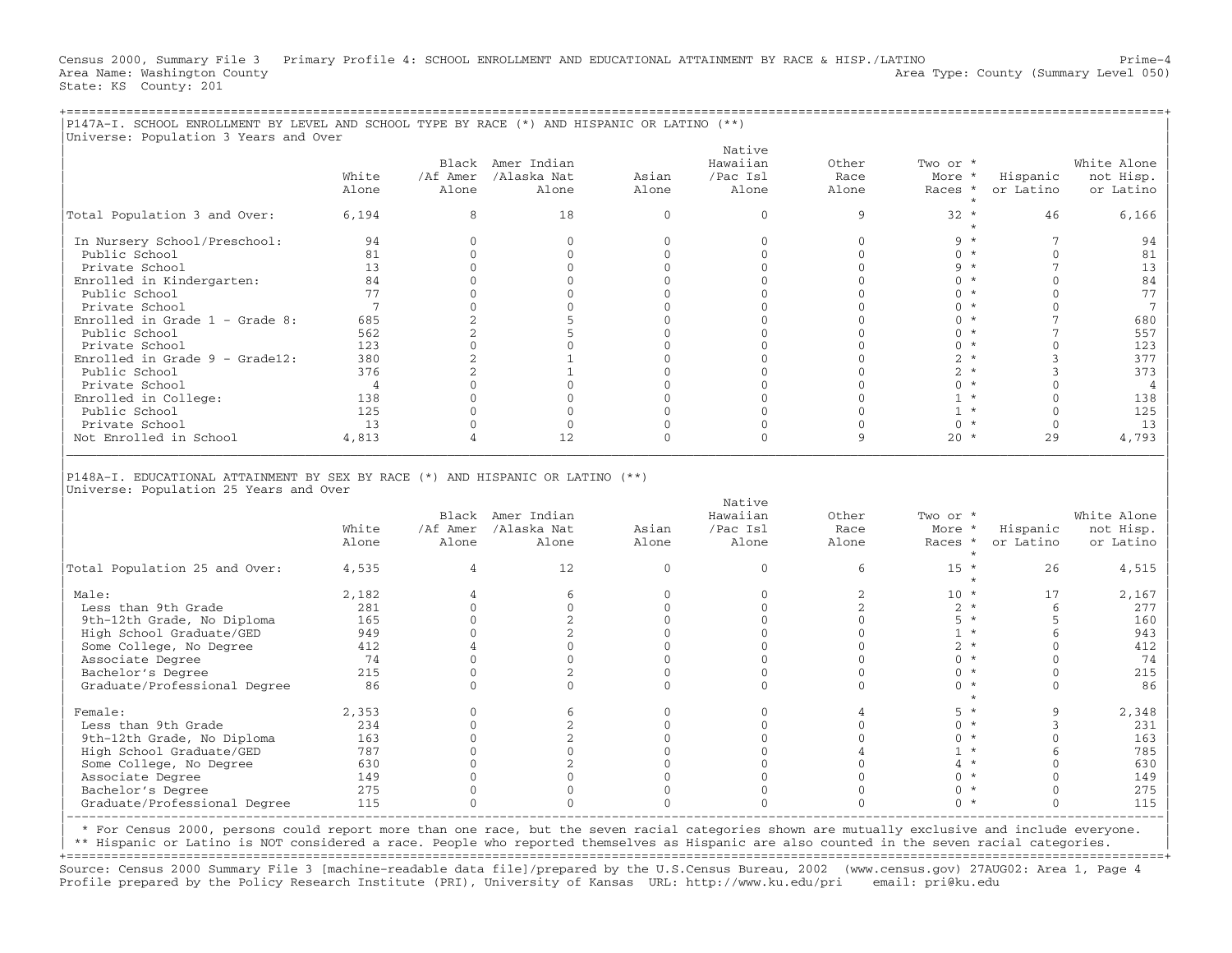Census 2000, Summary File 3 Primary Profile 5: SCHOOL ENROLLMENT; EDUC. ATTAINMENT; EMPLOYMENT, FAMILY TYPE & CHILDREN Prime−5 Area Name: Washington County (Summary Level 050) (Area Type: County (Summary Level 050) State: KS County: 201

| =====================================<br>P36. SCHOOL ENROLLMENT BY LEVEL AND SCHOOL TYPE   P37. EDUCATIONAL ATTAINMENT BY SEX<br>Universe: Population 3 Years and Over |                       |                                | Universe: Population 25 Years and Over                      | ============   |                |                         | =================<br>P44. FAMILY TYPE BY EMPLOYMENT<br>STATUS |                    |
|------------------------------------------------------------------------------------------------------------------------------------------------------------------------|-----------------------|--------------------------------|-------------------------------------------------------------|----------------|----------------|-------------------------|---------------------------------------------------------------|--------------------|
|                                                                                                                                                                        |                       |                                |                                                             |                |                |                         | Universe: Families                                            |                    |
|                                                                                                                                                                        | Male                  | Female                         |                                                             | Total          | Male           | Female                  |                                                               |                    |
|                                                                                                                                                                        |                       |                                |                                                             |                |                |                         | Total Families:                                               | 1,762              |
| Total Pop. 3 and Over:                                                                                                                                                 | 3,112                 | 3,149                          | Total Pop. 25 and Over:                                     | 4,572          | 2,204          | 2,368                   |                                                               |                    |
|                                                                                                                                                                        |                       |                                |                                                             |                |                |                         | Married Couple Families:                                      | 1,568              |
| In Nursery/Preschool:                                                                                                                                                  | 51                    | 52                             | No School Completed                                         | 33             | 25             | 8                       | Husband in Labor Force:                                       | 1,198              |
| Public School                                                                                                                                                          | 46                    | 35                             | Nursery to 4th Grade                                        | $\overline{4}$ | $\overline{4}$ | $\Omega$                | Husband Employed or                                           |                    |
| Private School                                                                                                                                                         | $5^{\circ}$           | 17                             | 5th and 6th Grade                                           | 6              | 6              | $\Omega$                | in Armed Forces:                                              | 1,180              |
| In Kindergarten:                                                                                                                                                       | 50                    | 34                             | 7th and 8th Grade                                           | 478            | 250            | 228                     | Wife in Labor Force:                                          | 914                |
| Public School                                                                                                                                                          | 43                    | 34                             | 9th Grade                                                   | 81             | 42             | 39                      | Wife Employed or in                                           |                    |
| Private School                                                                                                                                                         | $\overline{7}$        | $\overline{0}$                 | 10th Grade                                                  | 103            | 51             | 52                      | Armed Forces                                                  | 909                |
| In Grade $1$ - Grade $4$ :                                                                                                                                             | 205                   | 148                            | 11th Grade                                                  | 75             | 33             | 42                      | Wife Unemployed                                               | 5                  |
| Public School                                                                                                                                                          | 165                   | 118                            | 12th Grade, No Diploma                                      | 78             | 46             | 32                      | Wife Not in Labor                                             |                    |
| Private School                                                                                                                                                         | 40                    | 30                             | High School Graduate                                        |                |                |                         | Force                                                         | 266                |
| In Grade $5$ - Grade $8$ :                                                                                                                                             | 157                   | 182                            | (Includes Equivalency)                                      | 1,744          | 952            | 792                     |                                                               |                    |
| Public School                                                                                                                                                          | 136                   | 150                            | Some College: $<$ 1 year                                    | 490            | 154            | 336                     | Husband Unemployed:                                           | 18                 |
| Private School                                                                                                                                                         | 21<br>209             | 32<br>176                      | Some College: 1 Year                                        | 564            | 264            | 300                     | Wife in Labor Force:                                          | 10                 |
| In Grade $9$ - Grade 12:                                                                                                                                               |                       |                                | or More, No Degree                                          |                | 74             |                         | Wife Employed or in                                           |                    |
| Public School                                                                                                                                                          | 208<br>$\overline{1}$ | 173<br>$\overline{\mathbf{3}}$ | Associate Degree                                            | 223<br>492     | 217            | 149                     | Armed Forces                                                  | 10<br>$\mathbf{0}$ |
| Private School                                                                                                                                                         | 37                    | 75                             | Bachelor's Degree                                           | 167            | 65             | 275<br>102              | Wife Unemployed                                               |                    |
| College: Undergraduate:<br>Public School                                                                                                                               | 37                    | 65                             | Masters Degree<br>Masters Dog-<br>Professional Degree       | 27             | 14             | 13                      | Wife Not in Labor<br>Force                                    | 8                  |
| Private School                                                                                                                                                         | $\overline{0}$        | 10 <sup>1</sup>                | Doctorate Degree                                            | $\overline{7}$ | $\overline{7}$ | $\Omega$                |                                                               |                    |
| Graduate/Professional:                                                                                                                                                 | $7\phantom{.0}$       | 20                             |                                                             |                |                |                         | Husband Not in                                                |                    |
| Public School                                                                                                                                                          | $7\phantom{.0}$       | 17                             |                                                             |                |                |                         | Labor Force:                                                  | 370                |
| Private School                                                                                                                                                         | $\Omega$              | $\overline{3}$                 | P45. EMPLOYMENT STATUS OF WOMEN BY PRESENCE OF OWN CHILDREN |                |                |                         | Wife in Labor Force:                                          | 92                 |
| Not Enrolled in School                                                                                                                                                 | 2,396                 | 2,462                          | UNDER 18 YEARS BY AGE OF OWN CHILDREN                       |                |                |                         | Wife Employed or in                                           |                    |
|                                                                                                                                                                        |                       |                                | Universe: Females 16 Years and Over                         |                |                |                         | Armed Forces                                                  | 92                 |
| P38. EMPLOYMENT STATUS BY SCHOOL ENROLLMENT                                                                                                                            |                       |                                |                                                             |                |                |                         | Wife Unemployed                                               | $\Omega$           |
| Universe: Population 16 To 19 Years                                                                                                                                    |                       |                                | Total Females 16 and Over:                                  |                |                | 2,610                   | Wife Not in Labor                                             |                    |
|                                                                                                                                                                        |                       |                                |                                                             |                |                |                         | Force                                                         | 278                |
| Total Population 16 to 19:                                                                                                                                             |                       | 329                            | With Own Children Under 18 Years:                           |                |                | 698                     |                                                               |                    |
|                                                                                                                                                                        |                       |                                | Under 6 Years Only:                                         |                |                | 148                     | Other Families:                                               | 194                |
| In Armed Forces:                                                                                                                                                       |                       | $\Omega$                       | In Labor Force:                                             |                |                | 109                     | Male Householder,                                             |                    |
| Enrolled in School:                                                                                                                                                    |                       | $\mathbf{0}$                   | Employed or in Armed Forces                                 |                |                | 109                     | no Wife Present:                                              | 67                 |
| High School Graduate                                                                                                                                                   |                       | $\circ$                        | Unemployed                                                  |                |                | $\bigcap$               | In Labor Force:                                               | 49                 |
| Not High School Graduate                                                                                                                                               |                       | $\circ$                        | Not in Labor Force                                          |                |                | 39                      | Employed or in                                                |                    |
| Not Enrolled in School:                                                                                                                                                |                       | $\circ$                        | Under 6 and 6 to 17 Years:                                  |                |                | 159                     | Armed Forces                                                  | 47                 |
| High School Graduate                                                                                                                                                   |                       | $\Omega$                       | In Labor Force:                                             |                |                | 131                     | Unemployed                                                    | 2                  |
| Not High School Graduate                                                                                                                                               |                       | $\mathbf 0$                    | Employed or in Armed Forces                                 |                |                | 128                     | Not in Labor Force                                            | 18                 |
| Civilian:                                                                                                                                                              |                       | 329                            | Unemployed                                                  |                |                | $\overline{\mathbf{3}}$ |                                                               |                    |
| Enrolled in School:                                                                                                                                                    |                       | 289                            | Not in Labor Force                                          |                |                | 28                      | Female Householder,                                           |                    |
| Employed                                                                                                                                                               |                       | 122                            | 6 to 17 Years Only:                                         |                |                | 391                     | no Husband Present:                                           | 127                |
| Unemployed                                                                                                                                                             |                       | 6                              | In Labor Force:                                             |                |                | 320                     | In Labor Force:                                               | 97                 |
| Not in Labor Force                                                                                                                                                     |                       | 161                            | Employed or in Armed Forces                                 |                |                | 316                     | Employed or in                                                |                    |
| Not Enrolled in School:                                                                                                                                                |                       | 40                             | Unemployed                                                  |                |                | $\overline{4}$          | Armed Forces                                                  | 97                 |
| High School Graduate:                                                                                                                                                  |                       | 29                             | Not in Labor Force                                          |                |                | 71                      | Unemployed                                                    | $\Omega$           |
| Employed                                                                                                                                                               |                       | 27                             |                                                             |                |                |                         | Not in Labor Force                                            | 30                 |
| Unemployed                                                                                                                                                             |                       | <sup>2</sup>                   | No Own Children Under 18 Years:                             |                |                | 1,912                   |                                                               |                    |
| Not in Labor Force                                                                                                                                                     |                       | $\Omega$                       | In Labor Force:                                             |                |                | 852                     |                                                               |                    |
| Not High School Graduate:                                                                                                                                              |                       | 11                             | Employed or in Armed Forces                                 |                |                | 837                     |                                                               |                    |
| Employed                                                                                                                                                               |                       | 8<br>$\overline{3}$            | Unemployed<br>Not in Labor Force                            |                |                | 15<br>1,060             |                                                               |                    |
| Unemployed                                                                                                                                                             |                       | $\circ$                        |                                                             |                |                |                         |                                                               |                    |
| Not in Labor Force                                                                                                                                                     |                       |                                |                                                             |                |                |                         |                                                               |                    |

+===================================================================================================================================================+ Source: Census 2000 Summary File 3 [machine−readable data file]/prepared by the U.S.Census Bureau, 2002 (www.census.gov) 27AUG02: Area 1, Page 5 Profile prepared by the Policy Research Institute (PRI), University of Kansas URL: http://www.ku.edu/pri email: pri@ku.edu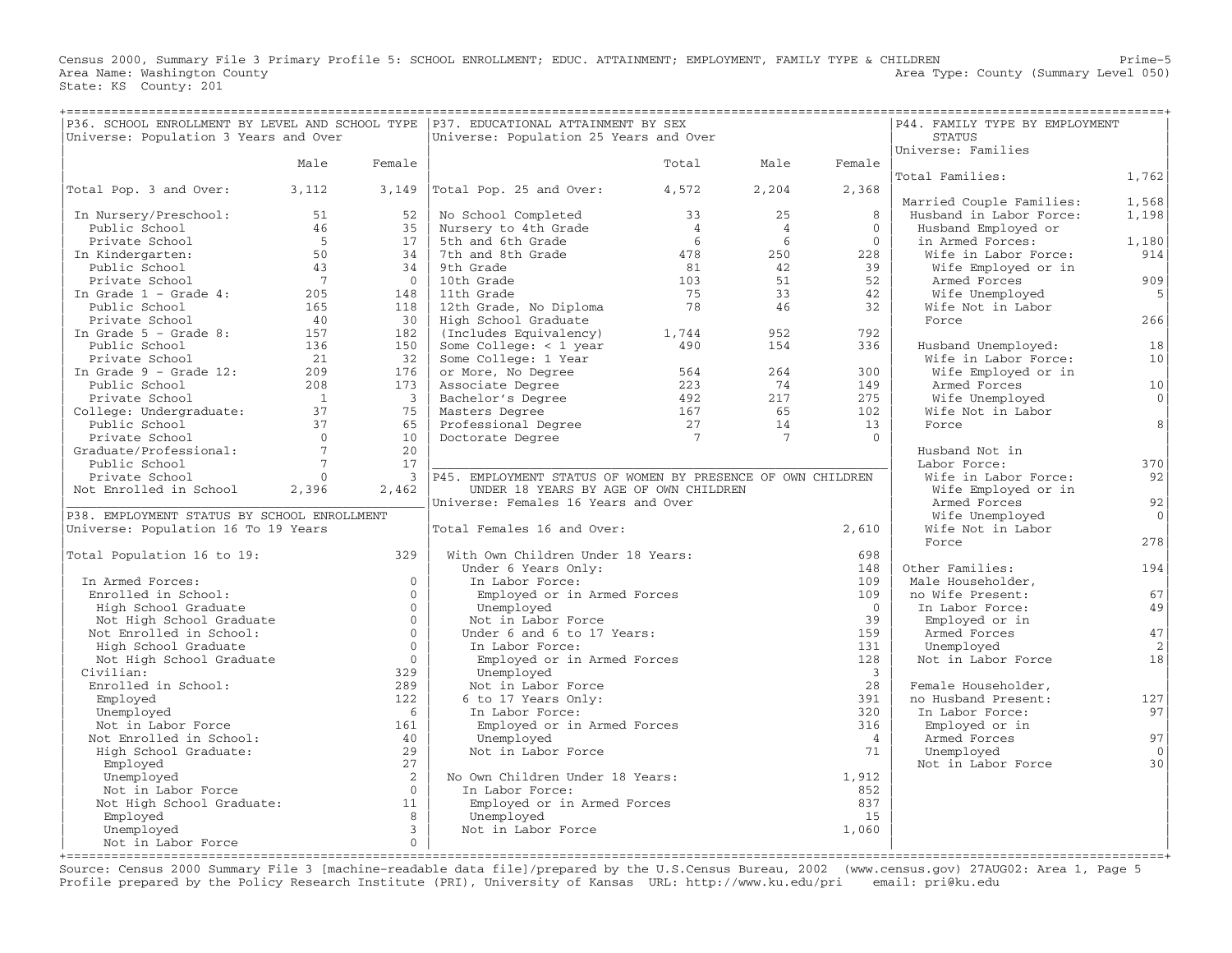Census 2000, Summary File 3 Primary Profile 6: LABOR FORCE STATUS; WORK & FAMILY; HOURS/WEEKS WORKED; DISABILITY STATUS Prime−6 Area Name: Washington County  $\blacksquare$  Area Type: County (Summary Level 050) State: KS County: 201

| P43/P150A-I. EMPLOYMENT STATUS BY SEX BY RACE AND HISPANIC OR LATINO ORIGIN |                                        |                                      |                             |                       |                     |                           |              |                                                                       |                                 |              |
|-----------------------------------------------------------------------------|----------------------------------------|--------------------------------------|-----------------------------|-----------------------|---------------------|---------------------------|--------------|-----------------------------------------------------------------------|---------------------------------|--------------|
|                                                                             | Universe: Population 16 Years and Over |                                      |                             |                       |                     | Native                    |              |                                                                       |                                 |              |
|                                                                             |                                        |                                      | Black Amer Indian           |                       |                     | Hawaiian                  | Other        | Two or *                                                              |                                 | White Alone  |
|                                                                             | All                                    | White                                | /Af Amer /Alaska Nat        |                       | Asian               | /Pac Isl                  | Race         | More *                                                                | Hispanic                        | not Hisp.    |
|                                                                             | Races                                  | Alone                                | Alone                       | Alone                 | Alone               | Alone                     | Alone        | Races *                                                               | or Latino                       | or Latino    |
|                                                                             |                                        |                                      |                             |                       |                     |                           |              | $\star$                                                               |                                 |              |
| Total 16 and Over:                                                          | 5,159                                  | 5,110                                | 6                           | 12                    | $\Omega$            | $\mathbf 0$               |              | $22 *$<br>9                                                           | 32                              | 5,087        |
| Male:                                                                       | 2,549                                  | 2,520                                | 6                           | 6                     | $\Omega$            | $\mathbf{0}$              |              | 5<br>$12 *$                                                           | 23                              | 2,502        |
| In Labor Force:                                                             | 1,856                                  | 1,836                                | 6                           | $\overline{4}$        | $\Omega$            | $\Omega$                  |              | 5<br>$5 *$                                                            | 11                              | 1,830        |
| In Armed Forces                                                             | $\Omega$                               | $\Omega$                             | $\Omega$                    | $\Omega$              | $\Omega$            | $\Omega$                  |              | $\mathbf{0}$<br>$0 *$                                                 | $\Omega$                        | $\Omega$     |
| Civilian:                                                                   | 1,856                                  | 1,836                                | 6                           | $\overline{4}$        | $\Omega$            | $\Omega$                  |              | 5<br>$5 *$                                                            | 11                              | 1,830        |
| Employed                                                                    | 1,807                                  | 1,787                                | 6                           | $\overline{4}$        | $\Omega$            | $\mathbf{0}$              |              | 5<br>$5 *$                                                            | 11                              | 1,781        |
| Unemployed                                                                  | 49                                     | 49                                   | $\Omega$                    | $\Omega$              | $\Omega$            | $\Omega$                  |              | $\Omega$<br>$0 *$                                                     | $\Omega$                        | 49           |
| Not in Labor Force                                                          | 693                                    | 684                                  | $\Omega$                    | 2                     | $\Omega$            | $\Omega$                  |              | $7 *$<br>$\Omega$                                                     | 12                              | 672          |
|                                                                             |                                        |                                      |                             |                       |                     |                           |              |                                                                       |                                 |              |
| Female:                                                                     | 2,610                                  | 2,590                                | $\Omega$                    | 6                     | $\Omega$            | $\Omega$                  |              | $10 *$<br>$\overline{4}$                                              | 9                               | 2,585        |
| In Labor Force:                                                             | 1,412                                  | 1,400                                | $\Omega$                    | $\overline{4}$        | $\Omega$            | $\Omega$                  |              | $\star$<br>$\overline{A}$<br>$\overline{4}$                           | $\overline{4}$                  | 1,400        |
| In Armed Forces                                                             | $\mathbf{0}$                           | $\mathbf{0}$                         | $\mathbf 0$                 | $\Omega$              | $\Omega$            | $\mathbf{0}$              |              | $\Omega$<br>$\Omega$<br>$^{\star}$                                    | $\Omega$                        | $\mathbf{0}$ |
| Civilian:                                                                   | 1,412                                  | 1,400                                | $\Omega$                    | $\overline{4}$        | $\Omega$            | $\Omega$                  |              | $\star$<br>$\overline{A}$<br>$\overline{4}$                           | $\overline{4}$                  | 1,400        |
| Employed                                                                    | 1,390                                  | 1,378                                | $\Omega$                    | $\overline{4}$        | $\Omega$            | $\Omega$                  |              | $\overline{4}$<br>$\star$<br>$\overline{A}$                           | $\overline{4}$                  | 1,378        |
|                                                                             |                                        |                                      | $\mathbf 0$                 | $\Omega$              | $\Omega$            | $\mathbf 0$               |              | $\Omega$<br>$\Omega$<br>$\star$                                       | $\Omega$                        |              |
| Unemployed                                                                  | 22                                     | 22                                   |                             |                       |                     |                           |              |                                                                       |                                 | 22           |
| Not in Labor Force                                                          | 1,198                                  | 1,190                                | $\Omega$                    | $\overline{a}$        | $\Omega$            | $\Omega$                  |              | $\Omega$<br>$6 *$                                                     | 5                               | 1,185        |
| P46. LIVING ARRANGEMENTS OF OWN CHILDREN UNDER 18 YEARS IN FAMILIES AND     |                                        |                                      |                             |                       |                     |                           |              | P48. FAMILY TYPE BY NUMBER OF P47. WORK STATUS IN 1999 BY USUAL HOURS |                                 |              |
| SUBFAMILIES BY EMPLOYMENT STATUS OF PARENTS                                 |                                        |                                      |                             |                       |                     | WORKERS IN FAMILY IN 1999 |              |                                                                       | WORKED PER WEEK BY WEEKS WORKED |              |
| Universe: Own Children Under 18 Years in Families and Subfamilies           |                                        |                                      |                             |                       | Universe: Families  |                           |              | Universe: Population 16 Years and Over                                |                                 |              |
|                                                                             |                                        |                                      |                             |                       |                     |                           |              |                                                                       |                                 |              |
|                                                                             |                                        |                                      | Under 6                     | $6 \text{ to } 17$    |                     |                           |              |                                                                       | Male                            | Female       |
|                                                                             |                                        |                                      |                             |                       | Total Families:     |                           | 1,762        |                                                                       |                                 |              |
| Total Children in Universe:                                                 |                                        |                                      | 450                         | 1,029                 | Married Cpl Fam:    |                           | 1,568        | Total Pop. 16+:                                                       | 2,549                           | 2,610        |
| Living with Two Parents:                                                    |                                        |                                      | 411                         | 892                   | No Workers          |                           | 2.40         | Worked in 1999:                                                       | 1,917                           | 1,545        |
|                                                                             |                                        |                                      | 302                         | 670                   | 1 Worker            |                           | 295          |                                                                       | 1,589                           |              |
| Both Parents in Labor Force                                                 |                                        |                                      |                             |                       |                     |                           |              | 35+ Hours/Week                                                        |                                 | 1,002        |
| Father Only in Labor Force                                                  |                                        |                                      | 95                          | 179                   | 2 Workers:          |                           | 795          | 50-52 Weeks                                                           | 1,330                           | 690          |
| Mother Only in Labor Force                                                  |                                        |                                      | $7\overline{ }$             | 15                    | Husband and         |                           |              | $48-49$ Weeks                                                         | 24                              | 30           |
| Neither Parent in Labor Force                                               |                                        |                                      | 7                           | 28                    | Wife Worked         |                           | 764          | 40-47 Weeks                                                           | 50                              | 73           |
| Living with One Parent:                                                     |                                        |                                      | 39                          | 137                   | Other               |                           | 31           | $27-39$ Weeks                                                         | 59                              | 113          |
| Living with Father:                                                         |                                        |                                      | 13                          | 22                    | 3+ Workers:         |                           | 238          | $14-26$ Weeks                                                         | 56                              | 33           |
| In Labor Force                                                              |                                        |                                      | 12                          | 16                    | Husband and         |                           |              | 1-13 Weeks                                                            | 70                              | 63           |
| Not in Labor Force                                                          |                                        |                                      | $\overline{1}$              | $6\overline{6}$       | Wife Worked         |                           | 223          |                                                                       |                                 |              |
| Living with Mother:                                                         |                                        |                                      | 26                          | 115                   | Other               |                           | 15           | 15-34 Hours/Wk                                                        | 235                             | 399          |
| In Labor Force                                                              |                                        |                                      | 24                          | 109                   |                     |                           |              | 50-52 Weeks                                                           | 136                             | 247          |
| Not in Labor Force                                                          |                                        |                                      | $\mathfrak{D}$              | 6                     | Other Families:     |                           | 194          | $48-49$ Weeks                                                         | $7\phantom{.0}$                 | 3            |
|                                                                             |                                        |                                      |                             |                       | Male Householder,   |                           |              | 40-47 Weeks                                                           | 22                              | 23           |
| P41. TYPES OF DISABILITY                                                    |                                        | P42. DISABILITY STATUS BY AGE        |                             |                       | no Wife:            |                           | 67           | 27-39 Weeks                                                           | 11                              | 31           |
| Universe: Total Disabilities Tallied                                        |                                        | Univ.: Civilian Noninstitutionalized |                             |                       | No Workers          |                           | 10           | $14-26$ Weeks                                                         | 30                              | 48           |
|                                                                             |                                        |                                      |                             |                       |                     |                           |              |                                                                       |                                 |              |
| for the Civilian Noninstitutionalized                                       |                                        |                                      | Population 5 Years and Over |                       | 1 Worker            |                           | 2.8          | 1-13 Weeks                                                            | 29                              | 47           |
| Population 5 Years+ with Disabilities                                       |                                        |                                      |                             |                       | 2 Workers           |                           | 29           |                                                                       |                                 |              |
|                                                                             |                                        |                                      | With a                      | No                    | 3+ Workers          |                           | $\mathbf{0}$ | $1-14$ Hours/Wk                                                       | 93                              | 144          |
| Total Disabilities Tallied:                                                 | 2,265                                  |                                      |                             | Disability Disability | Female Householder, |                           |              | $50-52$ Weeks                                                         | 31                              | 66           |
| Sensory Disability                                                          | 279                                    |                                      |                             |                       | no Husband:         |                           | 127          | 48-49 Weeks                                                           | $\mathbf{0}$                    | 5            |
| Physical Disability                                                         | 618                                    | Total:                               | 1,226                       | 4,704                 | No Workers          |                           | 13           | 40-47 Weeks                                                           | 11                              | 6            |
| Mental Disability                                                           | 247                                    | 5-15 Years                           | 39                          | 915                   | 1 Worker            |                           | 79           | 27-39 Weeks                                                           | 17                              | 18           |
| Self-care Disability                                                        | 219                                    | $16-20$ Years                        | 45                          | 340                   | 2 Workers           |                           | 35           | $14-26$ Weeks                                                         | 17                              | 17           |
| Go-outside-home Disability                                                  | 503                                    | $21-64$ Years                        | 547                         | 2,598                 | 3+ Workers          |                           | $\Omega$     | 1-13 Weeks                                                            | 17                              | 32           |
| Employment Disability                                                       | 399                                    | $65-74$ Years                        | 176                         | 520                   |                     |                           |              | Did not work                                                          |                                 |              |
|                                                                             |                                        | 75+ Years                            | 419                         | 331                   |                     |                           |              | in 1999                                                               | 632                             | 1,065        |
|                                                                             |                                        |                                      |                             |                       |                     |                           |              |                                                                       |                                 |              |

+===================================================================================================================================================+ Source: Census 2000 Summary File 3 [machine−readable data file]/prepared by the U.S.Census Bureau, 2002 (www.census.gov) 27AUG02: Area 1, Page 6 Profile prepared by the Policy Research Institute (PRI), University of Kansas URL: http://www.ku.edu/pri email: pri@ku.edu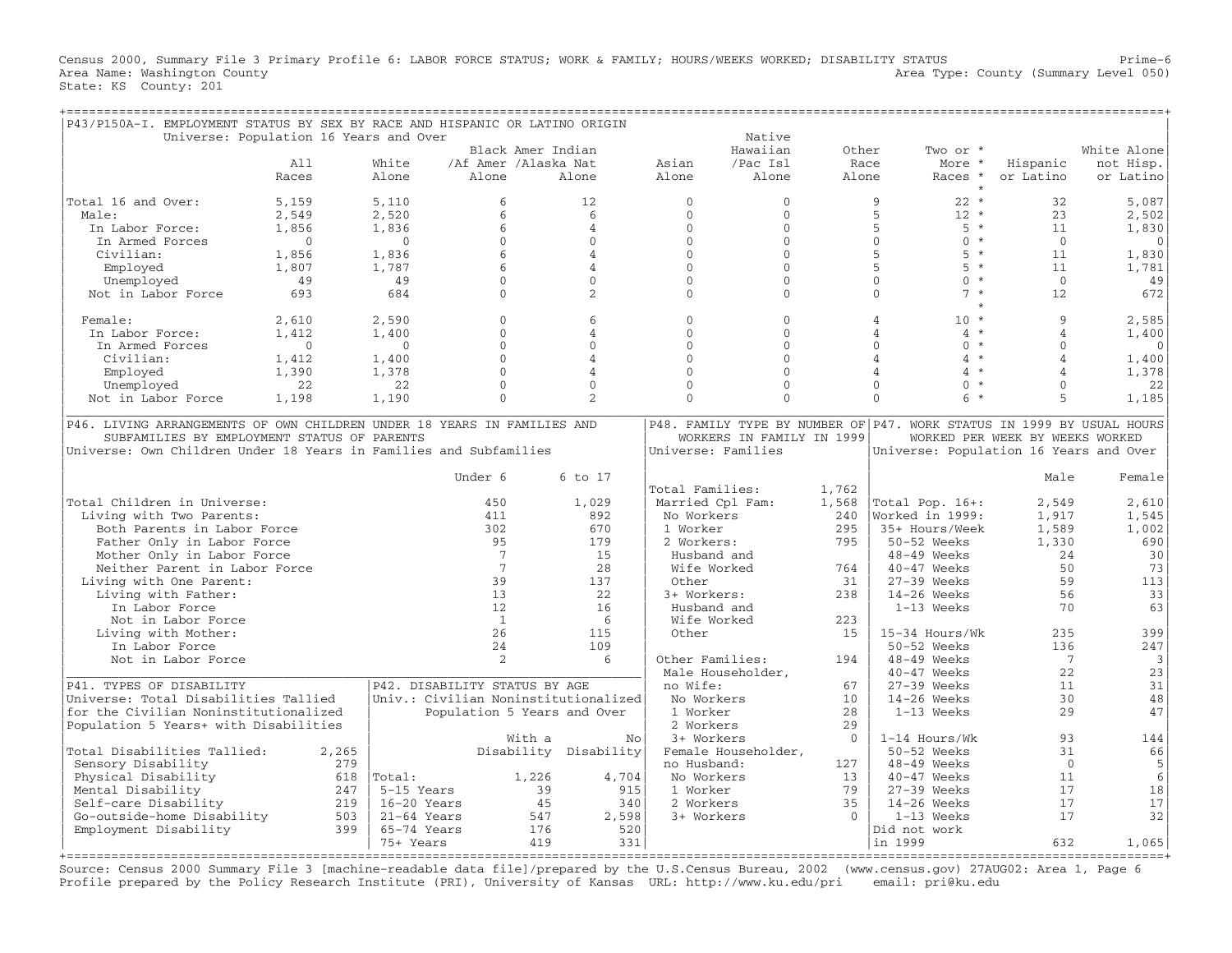| P50. OCCUPATION<br>Universe: Employed Civilians 16 and Over                |                |                                               |                                          | P51. CLASS OF WORKER BY INDUSTRY<br>Universe: Employed Civilians 16 & Over |                 |
|----------------------------------------------------------------------------|----------------|-----------------------------------------------|------------------------------------------|----------------------------------------------------------------------------|-----------------|
|                                                                            |                |                                               |                                          |                                                                            |                 |
| Total Employed Civilians 16 and Over:                                      | 3,197          |                                               |                                          | Total Empl. Civilians 16+:                                                 | 3,197           |
| Management, Profess. & Related Occupations:                                |                | 1,055 Transportation & Material Moving:       |                                          | 217 All Industries except                                                  |                 |
| Management, Business, Financial Operations:                                |                | 648 Supervisors, Transportation & Material    |                                          | Agriculture, Forestry,                                                     |                 |
| Management (except Farmers/Farm Managers)                                  |                | 189 Moving Workers                            | 0 <sup>1</sup>                           | Fishing, Hunting, Mining:                                                  | 2,598           |
| Farmers and Farm Managers                                                  |                | 411 Aircraft & Traffic Control                | 2                                        | Private For-profit Wage                                                    |                 |
| Business & Financial Operations:                                           |                | 48 Motor Vehicle Operators                    | $\begin{array}{c} 118 \\ 21 \end{array}$ | & Salary workers:                                                          | 1,616           |
| Business Operations Specialists                                            |                | 21 Rail, Water & Other Transportation         | 76                                       | Employee of Private                                                        |                 |
| Financial Specialists                                                      |                | 27 Material Moving Workers                    |                                          | Company                                                                    | 1,508           |
|                                                                            |                | 407 P49. INDUSTRY                             |                                          | Self-employed in Own                                                       |                 |
| Professional & Related Occupations:<br>Computer & Mathematical Occupations |                |                                               |                                          | Incorporated Business<br>Private Not-for-profit                            | 108             |
|                                                                            | 2 <sup>1</sup> | 6 Universe: Employed Civilians 16 and Over    |                                          |                                                                            | 309             |
| Architecture & Engineering Occupations:                                    |                |                                               |                                          | Wage & Salary workers                                                      |                 |
| Architects, Surveyors, Cartographers,<br>& Engineers                       |                | Total Empl. Civilians 16 and Over:            | 3,197                                    | Local Government Workers<br>State Government Workers                       | 289             |
|                                                                            | $\bigcirc$     | 2 Agriculture, Forestry, Fishing,             | 599                                      |                                                                            | 124             |
| Drafters, Engineering & Map Technicians                                    | 1              | Hunting & Mining:                             |                                          | Federal Govt Workers                                                       | 47              |
| Life, Physical & Social Science Occupatns                                  | 31             | Agric, Forestry, Fishing, & Hunting<br>Mining | 584<br>15 <sup>1</sup>                   | Self-Employed in Own                                                       | 210             |
| Community & Social Services                                                | 7 <sup>1</sup> |                                               |                                          | Not Incorp. Business                                                       |                 |
| Legal Occupations                                                          | 205            |                                               | 285                                      | Unpaid Family Workers                                                      | $\vert$ 3       |
| Education, Training & Library Occupations                                  |                | Construction                                  |                                          |                                                                            |                 |
| Arts, Design, Entertainment, Sports,                                       | 21             | Manufacturing                                 | 3301                                     | Agriculture, Forestry,                                                     | 599             |
| & Media Occupations                                                        | 134            | Wholesale Trade                               | 75                                       | Fishing, Hunting, Mining:                                                  |                 |
| Healthcare Practitioners & Technical Occ:                                  |                |                                               |                                          |                                                                            |                 |
| Health Diagnosing, Treating Practitioners                                  | 72             | Retail Trade                                  | 346                                      | Agriculture, Forestry,                                                     | 584             |
| & Technical Occupations                                                    |                |                                               |                                          | Fishing & Hunting:                                                         |                 |
| Health Technologists & Technicians                                         | 62             | Transportation, Warehousing                   |                                          | Private For-profit Wage                                                    |                 |
|                                                                            |                | & Utilities:                                  | 158                                      | & Salary workers:                                                          | 215             |
| Service Occupations:                                                       | 458            | Transportation & Warehousing                  | 137                                      | Employee of Private                                                        |                 |
| Healthcare Support Occupations                                             | 110            | Utilities                                     | 21                                       | Company                                                                    | 128             |
| Protective Service Occupations:                                            | 26             |                                               |                                          | Self-employed in Own                                                       |                 |
| Fire Fighting, Prevention, & Law                                           |                | Information                                   | 51                                       | Incorporated Business                                                      | 87              |
| Enforcement Workers, inc Supervisors                                       | 22             |                                               |                                          | Private Not-for-profit                                                     | 0 <sup>1</sup>  |
| Other Protective Services inc Supervisors                                  | 4              | Finance, Insurance, Real Estate,              |                                          | Wage & Salary workers                                                      |                 |
| Food Preparation & Serving                                                 | 142            | Rental & Leasing:                             | 109<br>98                                | Local Govt Workers                                                         | 7               |
| Building & Grounds Cleaning & Maintenance                                  | 107            | Finance & Insurance                           |                                          | State Govt Workers                                                         | 0 <sup>1</sup>  |
| Personal Care & Service                                                    | 73 I           | Real Estate & Rental & Leasing                | 11                                       | Federal Govt Workers                                                       | 0 <sup>1</sup>  |
|                                                                            |                |                                               |                                          | Self-Employed in Own                                                       |                 |
| Sales & Office Occupations:                                                | 658            | Professional, Scientific, Management,         | 90 <sup>1</sup>                          | Not Incorp. Business                                                       | 335             |
| Sales & Related Occupations                                                | 253            | Administrative & Waste Management:            |                                          | Unpaid Family Workers                                                      | 27              |
| Office & Administrative Support                                            | 405            | Professional, Scientific & Tech Serv          | 47                                       |                                                                            |                 |
|                                                                            |                | Management of Companies & Enterprises         | $\circ$                                  | Mining:                                                                    | 15              |
| Farming, Fishing & Forestry                                                | 118            | Admin, Support, Waste Management Serv         | 43                                       | Private For-profit Wage                                                    |                 |
|                                                                            |                |                                               |                                          | & Salary workers:                                                          | 15              |
| Construction, Extraction & Maintenance Occ:                                | 381            | Educational, Health & Social Services:        | 727                                      | Employee-Private Comp                                                      | 15 <sub>1</sub> |
| Construction & Extraction Occupations:                                     | 246            | Educational Services                          | 272                                      | Self-employed in Own                                                       |                 |
| Supervisors, Construction &                                                |                | Health Care & Social Assistance               | 455                                      | Incorporated Business                                                      | 0 <sup>1</sup>  |
| Extraction Workers                                                         | 46             |                                               |                                          | Private Not-for-profit                                                     |                 |
| Construction Trade Workers                                                 | 192            | Arts, Entertainment, Recreation,              |                                          | Wage & Salary workers                                                      | 0               |
| Extraction Workers                                                         | 8              | Accommodation & Food Services:                | 132                                      | Local Govt Workers                                                         | $\mathbb O$     |
| Installation, Maintenance & Repair Occupat                                 | 135            | Arts, Entertainment & Recreation              | 4                                        | State Govt Workers                                                         | $\circ$         |
|                                                                            |                | Accommodation & Food Services                 | 128                                      | Federal Govt Workers                                                       | $\overline{0}$  |
| Production, Transportation & Material                                      |                |                                               |                                          | Self-Employed in Own                                                       |                 |
| Moving Occupations:                                                        | 527            | Other Services (except Public Admin.)         | 172                                      | Not Incorp. Business                                                       | $\mathbb O$     |
| Production Occupations                                                     |                | 310 Public Administration                     | 123                                      | Unpaid Family Workers                                                      | $\circ$         |

+===================================================================================================================================================+ Source: Census 2000 Summary File 3 [machine−readable data file]/prepared by the U.S.Census Bureau, 2002 (www.census.gov) 27AUG02: Area 1, Page 7 Profile prepared by the Policy Research Institute (PRI), University of Kansas URL: http://www.ku.edu/pri email: pri@ku.edu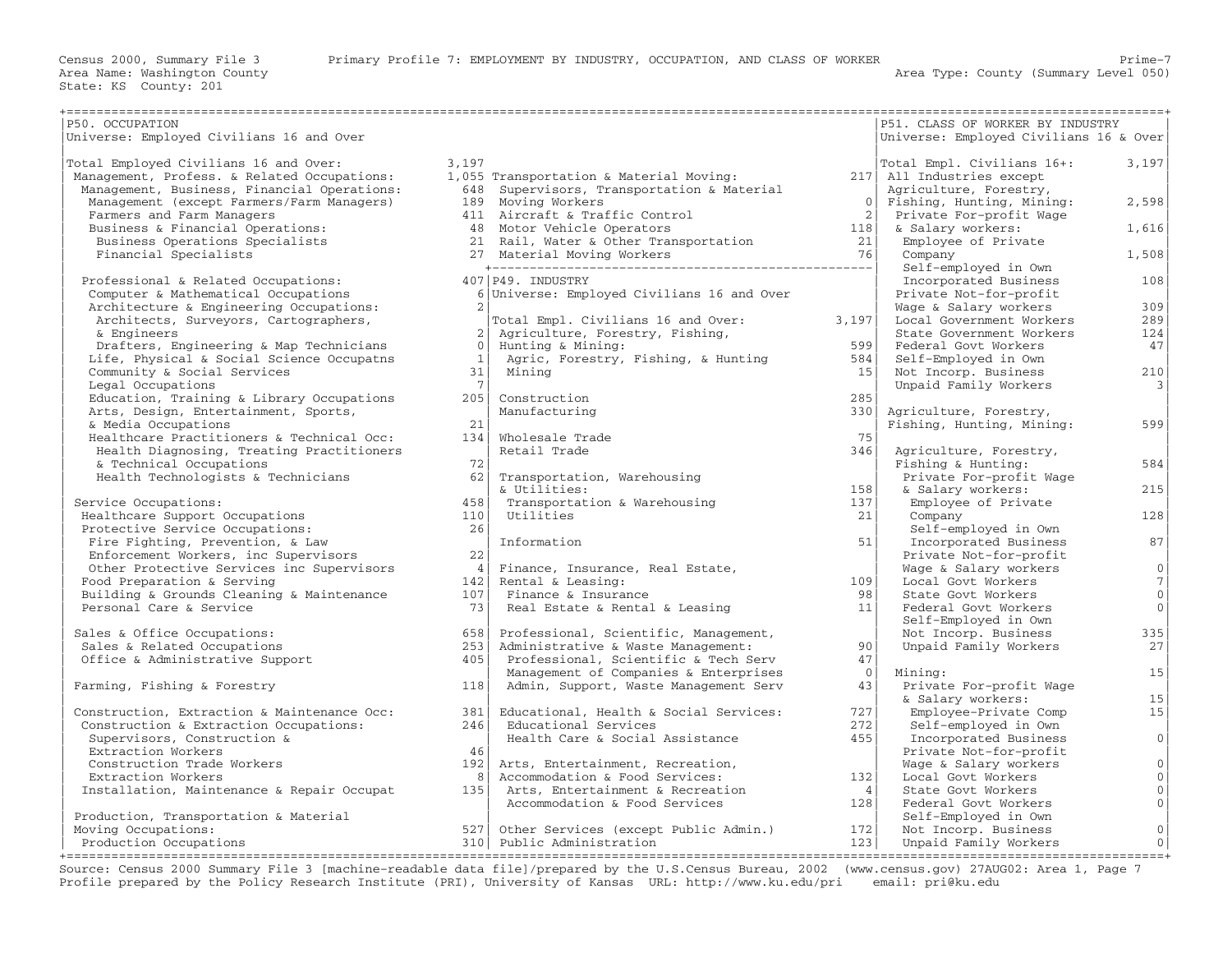Census 2000, Summary File 3 Primary Profile 8: PLACE OF WORK; TRAVEL TO WORK; VETERAN STATUS AND MILITARY SERVICE Prime-8<br>Area Name: Washington County Level 050) Area Type: County (Summary Level 050)

|                                                                                                                                                                                                              |                | P30. MEANS OF TRANSPORTATION TO WORK                                                                                                                |                | P39. ARMED FORCES STATUS/VETERAN STATUS BY AGE                                                                                                                                                                                                                                                              |                      |
|--------------------------------------------------------------------------------------------------------------------------------------------------------------------------------------------------------------|----------------|-----------------------------------------------------------------------------------------------------------------------------------------------------|----------------|-------------------------------------------------------------------------------------------------------------------------------------------------------------------------------------------------------------------------------------------------------------------------------------------------------------|----------------------|
|                                                                                                                                                                                                              |                | Universe: Workers 16 Years and Over                                                                                                                 |                | Universe: Population 18 Years and Over                                                                                                                                                                                                                                                                      |                      |
|                                                                                                                                                                                                              |                |                                                                                                                                                     |                |                                                                                                                                                                                                                                                                                                             |                      |
| Total Workers 16 and over: $3,160$                                                                                                                                                                           |                | Total Workers 16 and over: $3,160$                                                                                                                  |                |                                                                                                                                                                                                                                                                                                             | 18 to 64 65 and Over |
|                                                                                                                                                                                                              |                |                                                                                                                                                     |                |                                                                                                                                                                                                                                                                                                             |                      |
| Worked in State of Residence:<br>Worked in County of Residence<br>Worked Outside County of Residence<br>Worked Outside State of Residence<br>179                                                             |                |                                                                                                                                                     |                |                                                                                                                                                                                                                                                                                                             |                      |
|                                                                                                                                                                                                              |                | Car, Truck, or Van:<br>Drove Alone 2,275<br>Carpooled 380                                                                                           |                | Total 18 and Over: 3,324                                                                                                                                                                                                                                                                                    | 1,621                |
|                                                                                                                                                                                                              |                |                                                                                                                                                     |                |                                                                                                                                                                                                                                                                                                             |                      |
|                                                                                                                                                                                                              |                |                                                                                                                                                     |                |                                                                                                                                                                                                                                                                                                             |                      |
|                                                                                                                                                                                                              |                |                                                                                                                                                     |                |                                                                                                                                                                                                                                                                                                             |                      |
|                                                                                                                                                                                                              |                |                                                                                                                                                     |                |                                                                                                                                                                                                                                                                                                             |                      |
| $\overline{0}$                                                                                                                                                                                               |                |                                                                                                                                                     |                |                                                                                                                                                                                                                                                                                                             |                      |
| Living in an MSA/PMSA:                                                                                                                                                                                       |                |                                                                                                                                                     |                |                                                                                                                                                                                                                                                                                                             |                      |
|                                                                                                                                                                                                              |                |                                                                                                                                                     |                |                                                                                                                                                                                                                                                                                                             |                      |
|                                                                                                                                                                                                              |                |                                                                                                                                                     |                |                                                                                                                                                                                                                                                                                                             |                      |
|                                                                                                                                                                                                              |                |                                                                                                                                                     |                |                                                                                                                                                                                                                                                                                                             |                      |
| Diving in a Central City:<br>Worked in MSA/PMSA of Residence:<br>Central City<br>Remainder of this MSA/PMSA<br>Worked Outside MSA/PMSA of Residence:<br>Worked in a Different MSA/PMSA:<br>Contral City<br>0 |                |                                                                                                                                                     |                | Public Transportation:<br>Bus or Trolley Bus<br>Streetcar or Trolley Car<br>(Público in Puerto Rico)<br>Subway or Elevated<br>Railroad<br>Terryboat<br>Terryboat<br>Terryboat<br>Terryboat<br>Terryboat<br>Terryboat<br>Terryboat<br>Terryboat<br>Terryboa<br>Universe: Civilian Veterans 18 Years and Over |                      |
|                                                                                                                                                                                                              |                |                                                                                                                                                     |                |                                                                                                                                                                                                                                                                                                             |                      |
|                                                                                                                                                                                                              |                |                                                                                                                                                     |                | Total Civilian Veterans 18 & Over:                                                                                                                                                                                                                                                                          | 737                  |
|                                                                                                                                                                                                              |                |                                                                                                                                                     |                |                                                                                                                                                                                                                                                                                                             |                      |
|                                                                                                                                                                                                              |                |                                                                                                                                                     |                |                                                                                                                                                                                                                                                                                                             |                      |
|                                                                                                                                                                                                              |                |                                                                                                                                                     | $\overline{0}$ | August 1990 or Later                                                                                                                                                                                                                                                                                        |                      |
| Remainder of Different MSA/PMSA 0                                                                                                                                                                            |                |                                                                                                                                                     | $\overline{2}$ | (including Persian Gulf War): 32                                                                                                                                                                                                                                                                            |                      |
| Worked Outside any MSA/PMSA                                                                                                                                                                                  | $\Omega$       |                                                                                                                                                     | 180            | Served in Vietnam Era                                                                                                                                                                                                                                                                                       | $\overline{0}$       |
|                                                                                                                                                                                                              |                | Motorcycle<br>Bicycle<br>Walked<br>Other means                                                                                                      | 27             | No Vietnam Era Service:<br>Served September 1980 or Later:                                                                                                                                                                                                                                                  | 32                   |
|                                                                                                                                                                                                              |                |                                                                                                                                                     |                |                                                                                                                                                                                                                                                                                                             |                      |
|                                                                                                                                                                                                              |                |                                                                                                                                                     |                |                                                                                                                                                                                                                                                                                                             | 27                   |
|                                                                                                                                                                                                              |                | Worked at Home 294                                                                                                                                  |                | Served Under 2 Years                                                                                                                                                                                                                                                                                        | 2                    |
|                                                                                                                                                                                                              |                |                                                                                                                                                     |                |                                                                                                                                                                                                                                                                                                             | 25                   |
|                                                                                                                                                                                                              |                |                                                                                                                                                     |                | Served 2 or More Years<br>Served 2 or More Years<br>Served Prior to September 1980                                                                                                                                                                                                                          | $5^{\circ}$          |
|                                                                                                                                                                                                              |                | P31. TRAVEL TIME TO WORK                                                                                                                            |                |                                                                                                                                                                                                                                                                                                             |                      |
|                                                                                                                                                                                                              |                | Universe: Workers 16 Years and Over                                                                                                                 |                | May 1975-July 1990 Only:                                                                                                                                                                                                                                                                                    | 51                   |
| Central City<br>Remainder of this MSA/PMSA<br>Worked Outside MSA/PMSA of Residence:<br>Worked in a Different MSA/PMSA: 0<br>0<br>Central City                                                                | $\bigcirc$     |                                                                                                                                                     |                | May 1975-July 1990 Only: 51<br>September 1980-July 1990 Only: 17                                                                                                                                                                                                                                            |                      |
|                                                                                                                                                                                                              |                |                                                                                                                                                     |                |                                                                                                                                                                                                                                                                                                             |                      |
| Remainder of Different MSA/PMSA 0                                                                                                                                                                            |                | Total Workers 16 and over: 3,160                                                                                                                    |                | Served Under 2 Years                                                                                                                                                                                                                                                                                        | $5^{\circ}$          |
| Worked Outside any MSA/PMSA                                                                                                                                                                                  | $\overline{0}$ |                                                                                                                                                     |                |                                                                                                                                                                                                                                                                                                             | 12                   |
|                                                                                                                                                                                                              |                | Did not Work at Home: 2,866                                                                                                                         |                | Served 2 or More Years<br>Other May 1975-July 1990 Service                                                                                                                                                                                                                                                  | 34                   |
| Not Living in an MSA/PMSA:<br>Worked in an MSA/PMSA:<br>Central City<br>Remainder of MSA/PMSA and the set of MSA/PMSA and the MSA/PMSA and the Morked Outside any MSA/PMSA 3,137                             |                |                                                                                                                                                     |                |                                                                                                                                                                                                                                                                                                             |                      |
|                                                                                                                                                                                                              |                | Less than 5 Minutes<br>5 to 9 Minutes<br>10 to 14 Minutes<br>15 to 19 Minutes<br>20 to 24 Minutes<br>25 to 29 Minutes<br>25 to 29 Minutes<br>20 102 |                | Vietnam Era, no Korean War,                                                                                                                                                                                                                                                                                 |                      |
|                                                                                                                                                                                                              |                |                                                                                                                                                     |                | no World War II,                                                                                                                                                                                                                                                                                            |                      |
|                                                                                                                                                                                                              |                |                                                                                                                                                     |                |                                                                                                                                                                                                                                                                                                             |                      |
|                                                                                                                                                                                                              |                |                                                                                                                                                     |                | no August 1990 or Later                                                                                                                                                                                                                                                                                     | 174                  |
|                                                                                                                                                                                                              |                |                                                                                                                                                     |                | Vietnam Era and Korean War,                                                                                                                                                                                                                                                                                 |                      |
|                                                                                                                                                                                                              |                |                                                                                                                                                     |                | no World War II,                                                                                                                                                                                                                                                                                            |                      |
|                                                                                                                                                                                                              |                |                                                                                                                                                     |                | no August 1990 or Later<br>Vietnam Era, Korean War,                                                                                                                                                                                                                                                         | 13                   |
|                                                                                                                                                                                                              |                |                                                                                                                                                     |                |                                                                                                                                                                                                                                                                                                             |                      |
| Living in a Place:<br>Worked in Place of Residence and the set of Residence and the set of Residence and the set of Residence and the set of Residence and the set of Residence and the set of $1,424$       |                | 30 to 34 Minutes<br>35 to 39 Minutes<br>40 to 44 Minutes<br>45 to 59 Minutes<br>60 to 89 Minutes<br>90 Minutes or More<br>90 Minutes or More<br>72  |                | and World War II,                                                                                                                                                                                                                                                                                           |                      |
|                                                                                                                                                                                                              |                |                                                                                                                                                     |                | no August 1990 or Later                                                                                                                                                                                                                                                                                     | 2                    |
|                                                                                                                                                                                                              |                |                                                                                                                                                     |                |                                                                                                                                                                                                                                                                                                             |                      |
|                                                                                                                                                                                                              |                |                                                                                                                                                     |                |                                                                                                                                                                                                                                                                                                             |                      |
|                                                                                                                                                                                                              |                |                                                                                                                                                     |                | February 1955-July 1964 Only                                                                                                                                                                                                                                                                                | 107                  |
|                                                                                                                                                                                                              |                | 60 to 89 Minutes                                                                                                                                    |                |                                                                                                                                                                                                                                                                                                             |                      |
|                                                                                                                                                                                                              |                |                                                                                                                                                     |                | Korean War, no Vietnam Era,                                                                                                                                                                                                                                                                                 |                      |
|                                                                                                                                                                                                              |                |                                                                                                                                                     |                | no World War II                                                                                                                                                                                                                                                                                             | 124                  |
| Living in 12 Selected States:<br>CT/ME/MA/MI/MN/NH/NJ/NY/PA/RI/VT/WI<br>Worked in MCD of Residence<br>Worked Outside MCD of Residence<br>Not Living in the 12 Selected States<br>3,160                       |                | Mean Travel Time: 18.6 minutes                                                                                                                      |                | Korean War and World War II,                                                                                                                                                                                                                                                                                |                      |
|                                                                                                                                                                                                              |                |                                                                                                                                                     |                |                                                                                                                                                                                                                                                                                                             |                      |
|                                                                                                                                                                                                              |                |                                                                                                                                                     |                | no Vietnam Era                                                                                                                                                                                                                                                                                              | 12                   |
|                                                                                                                                                                                                              |                | Worked at Home                                                                                                                                      | 294            |                                                                                                                                                                                                                                                                                                             |                      |
|                                                                                                                                                                                                              |                |                                                                                                                                                     |                | World War II, no Korean War,                                                                                                                                                                                                                                                                                |                      |
|                                                                                                                                                                                                              |                |                                                                                                                                                     |                | no Vietnam Era                                                                                                                                                                                                                                                                                              | 213                  |
|                                                                                                                                                                                                              |                |                                                                                                                                                     |                |                                                                                                                                                                                                                                                                                                             |                      |
|                                                                                                                                                                                                              |                |                                                                                                                                                     |                | Other Service Only                                                                                                                                                                                                                                                                                          | 9                    |
|                                                                                                                                                                                                              |                |                                                                                                                                                     |                |                                                                                                                                                                                                                                                                                                             |                      |
|                                                                                                                                                                                                              |                |                                                                                                                                                     |                |                                                                                                                                                                                                                                                                                                             |                      |
|                                                                                                                                                                                                              |                |                                                                                                                                                     |                |                                                                                                                                                                                                                                                                                                             |                      |

+===================================================================================================================================================+ Source: Census 2000 Summary File 3 [machine−readable data file]/prepared by the U.S.Census Bureau, 2002 (www.census.gov) 27AUG02: Area 1, Page 8 Profile prepared by the Policy Research Institute (PRI), University of Kansas URL: http://www.ku.edu/pri email: pri@ku.edu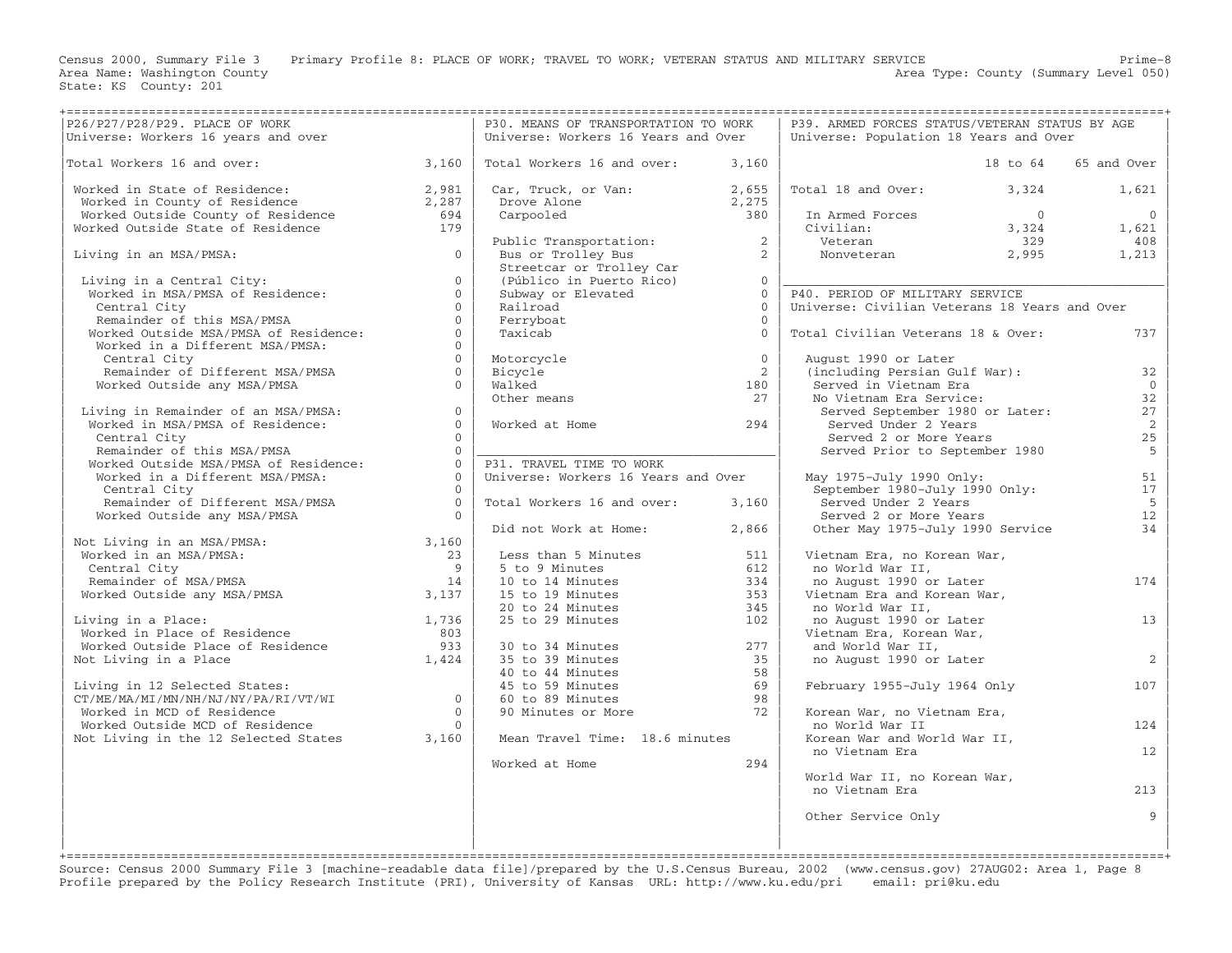Census 2000, Summary File 3 Primary Profile 9: HOUSEHOLD, FAMILY AND PER CAPITA INCOME IN 1999 BY RACE & HISP/LATINO Prime−9 Area Name: Washington County 1999 and County Area Type: County (Summary Level 050) State: KS County: 201

| P52/P53/P54/P151A-I/P152A-I/P153A-I. HOUSEHOLD INCOME IN 1999 BY RACE AND HISPANIC/LATINO ORIGIN OF HOUSEHOLDER<br>Universe: Households          |                |          |                      |                      |              |              |              |                           |                     |                |              |
|--------------------------------------------------------------------------------------------------------------------------------------------------|----------------|----------|----------------------|----------------------|--------------|--------------|--------------|---------------------------|---------------------|----------------|--------------|
|                                                                                                                                                  |                |          |                      | Black Amer Indian    |              | Nat Hawaiian |              |                           |                     |                |              |
|                                                                                                                                                  |                |          |                      |                      |              |              |              | Other                     | Two or *            |                | White Alone  |
|                                                                                                                                                  | A11            | White    |                      | /Af Amer /Alaska Nat | Asian        |              | /Pac Isl     | Race                      | More *              | Hispanic       | not Hisp.    |
|                                                                                                                                                  | Races          | Alone    | Alone                | Alone                | Alone        |              | Alone        | Alone                     | Races *             | or Latino      | or Latino    |
| Total Households:                                                                                                                                | 2,665          | 2,639    | 4                    | 8                    |              | $\Omega$     | $\Omega$     | 3                         | $11 *$              | 12             | 2,630        |
| Less than $$10,000$                                                                                                                              | 336            | 333      | $\mathbf 0$          | $\mathbf 0$          |              | $\mathbf{0}$ | $\mathbf{0}$ | $\mathbf 0$               | $3 *$               | $\overline{0}$ | 333          |
| $$10,000 - $14,999$                                                                                                                              | 270            | 269      | $\mathbf{0}$         | $\mathbf{0}$         |              | $\mathbf{0}$ | $\mathbf{0}$ | $\mathbf{0}$              | $1 *$               | 2              | 267          |
| $$15,000 - $19,999$                                                                                                                              | 200            | 198      | $\mathbf{0}$         | $\mathbf{0}$         |              | $\mathbf{0}$ | $\Omega$     | $\mathbf{0}$              | $2 *$               | $\overline{c}$ | 196          |
| $$20,000 - $24,999$                                                                                                                              | 256            | 249      | $\Omega$             | 4                    |              | $\Omega$     | $\Omega$     | $\Omega$                  | $3 *$               | $\overline{c}$ | 247          |
| $$25,000 - $29,999$                                                                                                                              | 309            | 307      | $\Omega$             | $\Omega$             |              | $\Omega$     | $\Omega$     | $\Omega$                  | $2 *$               | $\cap$         | 307          |
| $$30,000 - $34,999$                                                                                                                              | 223            | 220      | $\mathbf{0}$         | $\mathbf{0}$         |              | $\mathbf{0}$ | $\mathbf{0}$ | 3                         | $\Omega$<br>$\star$ | $\mathcal{R}$  | 220          |
| $$35,000 - $39,999$                                                                                                                              | 185            | 185      | $\mathbf{0}$         | $\mathbf{0}$         |              | $\mathbf{0}$ | $\Omega$     | $\mathbf{0}$              | $0 *$               | $\Omega$       | 185          |
| $$40,000 - $44,999$                                                                                                                              | 186            | 182      | $\Omega$             | 4                    |              | $\Omega$     | $\Omega$     | $\Omega$                  | $\Omega$<br>$\star$ | $\Omega$       | 182          |
|                                                                                                                                                  | 163            | 163      | $\mathbf{0}$         | $\mathbf{0}$         |              | $\mathbf{0}$ | $\mathbf{0}$ | $\mathbf{0}$              | $\Omega$<br>$\star$ | $\cap$         |              |
| $$45,000 - $49,999$                                                                                                                              |                |          |                      |                      |              |              |              |                           | $\star$             |                | 163          |
| $$50,000 - $59,999$                                                                                                                              | 182            | 182      | $\mathbf{0}$         | $\mathbf{0}$         |              | $\mathbf{0}$ | $\Omega$     | $\Omega$                  | $\Omega$            | $\Omega$       | 182          |
| $$60,000 - $74,999$                                                                                                                              | 169            | 165      | 4                    | $\Omega$             |              | $\Omega$     | $\Omega$     | $\Omega$                  | $\Omega$<br>$\star$ | $\cap$         | 165          |
| $$75,000 - $99,999$                                                                                                                              | 99             | 99       | $\Omega$             | $\mathbf{0}$         |              | $\Omega$     | $\Omega$     | $\Omega$                  | $\star$<br>$\Omega$ | $\Omega$       | 99           |
| $$100,000 - $124,999$                                                                                                                            | 42             | 42       | $\Omega$             | $\Omega$             |              | $\Omega$     | $\Omega$     | $\Omega$                  | $\Omega$<br>$\star$ | $\cap$         | 42           |
| $$125,000 - $149,999$                                                                                                                            | 15             | 15       | $\mathbf{0}$         | $\mathbf{0}$         |              | $\mathbf{0}$ | $\mathbf{0}$ | $\mathbf{0}$              | $\Omega$            | $\Omega$       | 15           |
| $$150,000 - $199,999$                                                                                                                            | 8              | 8        | $\Omega$             | $\Omega$             |              | $\Omega$     | $\Omega$     | $\Omega$                  | $\Omega$<br>$\star$ | $\Omega$       | 8            |
| \$200,000 or more                                                                                                                                | 22             | 22       | $\mathbf{0}$         | $\mathbf{0}$         |              | $\mathbf{0}$ | $\mathbf{0}$ | $\mathbf{0}$              | $\Omega$<br>$\star$ | 3              | 19           |
|                                                                                                                                                  |                |          |                      |                      |              |              |              |                           |                     |                |              |
| Median                                                                                                                                           | \$29,363       | \$29,396 | \$71,250             | \$33,750             |              | \$0          | \$0          | \$31,250                  | $$19,375$ *         | \$26, 250      | \$29,421     |
| Mean                                                                                                                                             | \$37,065       | \$37,126 | \$70,000             | \$32,800             |              |              |              | \$32,000                  |                     | \$139,658      | \$36,653     |
|                                                                                                                                                  |                |          |                      |                      |              |              |              |                           | $$14,909$ *         |                |              |
|                                                                                                                                                  |                |          |                      |                      |              |              |              |                           |                     |                |              |
| P76-82/P154A-I/P155A-I/P156A-I/P157A-I. FAMILY AND NONFAMILY INCOME IN 1999 BY RACE OF HOUSEHOLDER; PER CAPITA INCOME IN 1999 BY INDIVIDUAL RACE |                |          |                      |                      |              |              |              |                           |                     |                |              |
| Three Universes: Families, Nonfamily Households, All Persons                                                                                     |                |          |                      |                      |              |              |              |                           |                     |                |              |
|                                                                                                                                                  |                |          |                      |                      |              |              |              |                           |                     |                |              |
|                                                                                                                                                  |                |          |                      | Black Amer Indian    |              | Nat Hawaiian | Other        | Two or *                  |                     | White Alone +- |              |
|                                                                                                                                                  | A11            | White    | /Af Amer /Alaska Nat |                      | Asian        | /Pac Isl     | Race         |                           | More * Hispanic     | not Hisp.      | Nonfamily    |
|                                                                                                                                                  | Races          | Alone    | Alone                | Alone                | Alone        | Alone        | Alone        | Races *                   | or Latino           | or Latino      | Households   |
| Total Families:                                                                                                                                  | 1,762          | 1,742    | $\overline{4}$       | 8                    | $\Omega$     | $\mathbf{0}$ | $\Omega$     | 8<br>$\star$              | 5                   | 1,737          | 903          |
|                                                                                                                                                  | 81             | 78       | $\Omega$             | $\mathbf{0}$         | $\Omega$     | $\Omega$     | $\Omega$     | $3 *$                     | $\Omega$            | 78             |              |
| Less than $$10,000$                                                                                                                              |                |          |                      |                      |              | $\Omega$     |              | $\Omega$<br>$\star$       |                     |                | 255          |
| $$10,000 - $14,999$                                                                                                                              | 97             | 95       | $\mathbf{0}$         | 2                    | $\mathbf{0}$ |              | $\mathbf{0}$ | $\star$                   | $\mathbf{0}$        | 95             | 178          |
| $$15,000 - $19,999$                                                                                                                              | 100            | 100      | $\Omega$             | $\Omega$             | $\Omega$     | $\Omega$     | $\Omega$     | $\Omega$                  | $\Omega$            | 100            | 101          |
| $$20,000 - $24,999$                                                                                                                              | 156            | 149      | $\overline{0}$       | 4                    | $\mathbf{0}$ | $\mathbf{0}$ | $\mathbf{0}$ | $3 *$                     | 2                   | 147            | 100          |
| $$25,000 - $29,999$                                                                                                                              | 220            | 218      | $\Omega$             | $\Omega$             | $\Omega$     | $\Omega$     | $\Omega$     | $\overline{2}$<br>$\star$ | $\Omega$            | 218            | 88           |
| $$30,000 - $34,999$                                                                                                                              | 161            | 161      | $\mathbf{0}$         | $\mathbf{0}$         | $\mathbf{0}$ | $\mathbf{0}$ | $\mathbf{0}$ | $\Omega$<br>$\star$       | $\mathbf{0}$        | 161            | 63           |
| $$35,000 - $39,999$                                                                                                                              | 156            | 156      | $\overline{0}$       | $\mathbf{0}$         | $\mathbf{0}$ | $\Omega$     | $\Omega$     | $\star$<br>$\Omega$       | $\Omega$            | 156            | 31           |
| $$40,000 - $44,999$                                                                                                                              | 166            | 164      | $\Omega$             | $\sqrt{2}$           | $\Omega$     | $\Omega$     | $\Omega$     | $\star$<br>$\Omega$       | $\cap$              | 164            | 16           |
| $$45,000 - $49,999$                                                                                                                              | 145            | 145      | $\overline{0}$       | $\mathbf{0}$         | $\mathbf{0}$ | $\mathbf{0}$ | $\mathbf{0}$ | $\mathbf{0}$<br>$\star$   | $\Omega$            | 145            | 18           |
| $$50,000 - $59,999$                                                                                                                              | 165            | 165      | $\Omega$             | $\mathbf{0}$         | $\mathbf{0}$ | $\mathbf{0}$ | $\Omega$     | $\star$<br>$\Omega$       | $\Omega$            | 165            | 13           |
| $$60,000 - $74,999$                                                                                                                              | 152            | 148      | $\overline{A}$       | $\Omega$             | $\Omega$     | $\Omega$     | $\Omega$     | $\Omega$<br>$\star$       | $\Omega$            | 148            | 17           |
|                                                                                                                                                  | 88             | 88       | $\Omega$             | $\Omega$             | $\mathbf{0}$ | $\Omega$     | $\mathbf{0}$ | $\Omega$<br>$\star$       | $\Omega$            | 88             |              |
| $$75,000 - $99,999$                                                                                                                              |                |          |                      |                      |              |              |              | $\Omega$<br>$\ast$        | $\Omega$            |                | 13           |
| $$100,000 - $124,999$                                                                                                                            | 40             | 40       | $\mathbf 0$          | $\mathbf{0}$         | $\mathbf{0}$ | $\mathbf{0}$ | $\mathbf{0}$ | $\star$                   |                     | 40             | $\mathbf 0$  |
| $$125,000 - $149,999$                                                                                                                            | 15             | 15       | $\Omega$             | $\Omega$             | $\Omega$     | $\Omega$     | $\Omega$     | $\Omega$                  | $\Omega$            | 15             | $\mathbf{0}$ |
| $$150,000 - $199,999$                                                                                                                            | $\overline{7}$ | -7       | $\Omega$             | $\Omega$             | $\Omega$     | $\Omega$     | $\Omega$     | $\Omega$<br>$\star$       | $\Omega$            | 7              | 1            |
| \$200,000 or more                                                                                                                                | 13             | 13       | $\Omega$             | $\Omega$             | $\Omega$     | $\Omega$     | $\Omega$     | $\Omega$<br>$\star$       | 3                   | 10             | 9            |
|                                                                                                                                                  |                |          |                      |                      |              |              |              |                           |                     |                |              |
| Family Median                                                                                                                                    | \$37,260       | \$37,397 | \$71,250             | \$22,500             | \$0          | \$0          | \$0          | $$20,833$ *               | \$200,001           | \$37,380       | N/A          |
| Family Mean                                                                                                                                      | \$43,823       | N/A      | N/A                  | N/A                  | N/A          | N/A          | N/A          | $N/A$ *                   | N/A                 | N/A            | N/A          |
|                                                                                                                                                  |                |          |                      |                      |              |              |              | $\star$                   |                     |                |              |
| NonFamily Median                                                                                                                                 | N/A            | \$15,645 | \$0                  | \$0                  | \$0          | \$0          | \$31,250     | $$18,125$ *               | \$16,875            | \$15,665       | \$15,723     |
|                                                                                                                                                  | N/A            | N/A      | N/A                  | N/A                  | N/A          | N/A          | N/A          | $N/A$ *                   | N/A                 | N/A            |              |
| NonFamily Mean                                                                                                                                   |                |          |                      |                      |              |              |              |                           |                     |                | \$23,534     |
| Per Capita-All Pers                                                                                                                              | \$15,515       | \$15,558 | \$24,950             | \$12,826             | \$0          | \$0\$        | \$18,222     | $$5,388*$                 | \$27,307            | \$15,455       | N/A          |

+===================================================================================================================================================+ Source: Census 2000 Summary File 3 [machine−readable data file]/prepared by the U.S.Census Bureau, 2002 (www.census.gov) 27AUG02: Area 1, Page 9 Profile prepared by the Policy Research Institute (PRI), University of Kansas URL: http://www.ku.edu/pri email: pri@ku.edu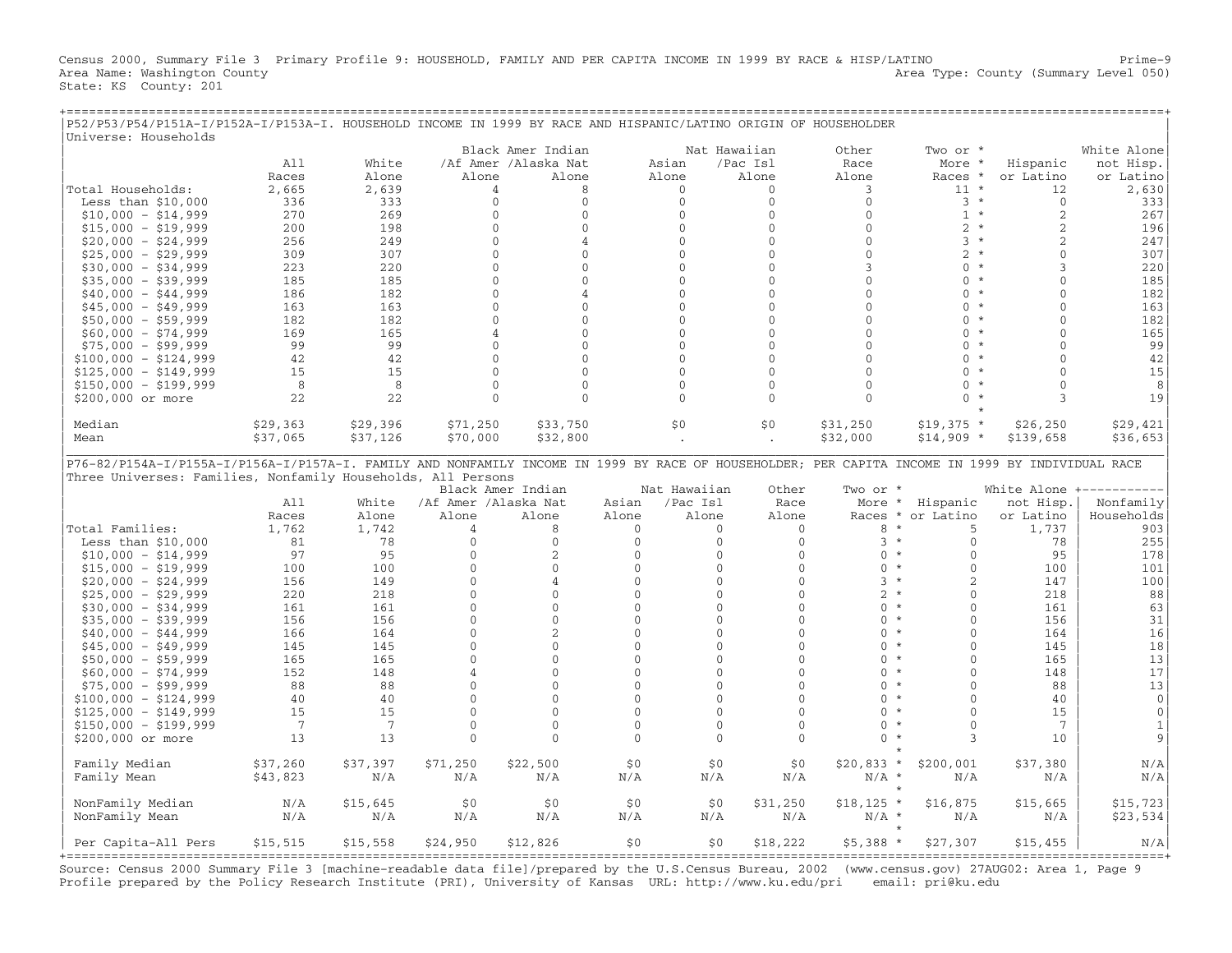Census 2000, Summary File 3 Primary Profile 10: SOURCE OF INCOME, EARNINGS; POVERTY STATUS OF PERSONS BY RACE/HISPANIC Prime−10<br>Area Name: Washington County Level 050) Area Type: County (Summary Level 050) State: KS County: 201

| P58-P75. SOURCE OF HOUSEHOLD INCOME IN 1999<br>Nine Universes: Households with Income from                                                     | Each Specified Source           |                          | P85/PCT47. MEDIAN EARNINGS IN 1999<br>Univ.: Population 16 and Over with Earnings      |                                               |              |                                             |                                     |                                              | PCT50. RATIO OF INCOME IN 1999 TO POVERTY LEVEL BY AGE |                      | Univ: Population for Whom Poverty Status is Determined |
|------------------------------------------------------------------------------------------------------------------------------------------------|---------------------------------|--------------------------|----------------------------------------------------------------------------------------|-----------------------------------------------|--------------|---------------------------------------------|-------------------------------------|----------------------------------------------|--------------------------------------------------------|----------------------|--------------------------------------------------------|
|                                                                                                                                                | Households                      | Mean                     |                                                                                        | -Median Earnings in 1999-<br>Worked Full-time |              |                                             |                                     |                                              | Under 5                                                | 5 to 11              | 12 to 17                                               |
|                                                                                                                                                | with<br>Source                  | from<br>Source           |                                                                                        | Year-round                                    |              | Total                                       |                                     | Total Universe:<br>Under 0.50                | 368<br>24                                              | 612<br>24            | 536<br>11                                              |
| Earnings                                                                                                                                       | 1,977                           | \$35,087                 | Both Sexes:<br>Male                                                                    | \$22,414<br>\$25,074                          |              | \$16,572<br>\$21,698                        |                                     | $0.50 - 0.74$<br>$0.75 - 0.99$               | 15<br>20                                               | 27<br>26             | 12<br>29                                               |
| Wages or Salary                                                                                                                                | 1,829                           | \$32,518                 | Female                                                                                 | \$18,000                                      |              | \$12,001                                    |                                     | $1.00 - 1.24$<br>$1.25 - 1.49$               | 31<br>26                                               | 53<br>57             | 41<br>35                                               |
| Self Employment                                                                                                                                | 762                             | \$12,981                 | P88. RATIO OF INCOME IN 1999 TO POVERTY LEVEL<br>Universe: Population for Whom Poverty |                                               |              |                                             |                                     | $1.50 - 1.74$<br>$1.75 - 1.84$               | 31<br>12                                               | 42<br>18             | 47<br>9                                                |
| Interest, Dividends,                                                                                                                           |                                 |                          |                                                                                        | Status is Determined                          |              | Cumulative                                  |                                     | $1.85 - 1.99$<br>$2.00$ & over               | 19<br>190                                              | 40<br>325            | 34<br>318                                              |
| or Net Rental                                                                                                                                  | 1,254                           | \$7,148                  |                                                                                        |                                               | Persons      | Percent                                     |                                     |                                              | 18 to 44                                               |                      | 45 to 64 65 and Over                                   |
| Social Security                                                                                                                                | 1,097                           | \$10,603                 | Total Universe:<br>Under 0.50                                                          |                                               | 6,278<br>220 | 100.0%<br>3.5%                              |                                     | Total Universe:                              | 1,826                                                  | 1,490                | 1,446                                                  |
| Supplemental<br>Security (SSI)                                                                                                                 | 116                             | \$5,503                  | $0.50 - 0.74$<br>$0.75 - 0.99$                                                         |                                               | 155<br>257   | 6.0%<br>10.1%                               |                                     | Under 0.50<br>$0.50 - 0.74$                  | 73<br>44                                               | 30<br>2.7            | 58<br>30                                               |
| Public Assistance                                                                                                                              | 35                              | \$3,194                  | $1.00 - 1.24$<br>$1.25 - 1.49$                                                         |                                               | 419<br>361   | 16.7%<br>22.5%                              |                                     | $0.75 - 0.99$<br>$1.00 - 1.24$               | 54<br>106                                              | 37<br>58             | 91<br>130                                              |
| Retirement                                                                                                                                     | 337                             | \$16,518                 | $1.50 - 1.74$<br>$1.75 - 1.84$                                                         |                                               | 417<br>168   | 29.1%<br>31.8%                              |                                     | $1.25 - 1.49$<br>$1.50 - 1.74$               | 91<br>169                                              | 53<br>55             | 99<br>73                                               |
| Other Types                                                                                                                                    | 337                             | \$7,419                  | $1.85 - 1.99$<br>$2.00$ & over                                                         |                                               | 230<br>4,051 | 35.5%<br>100.0%                             |                                     | $1.75 - 1.84$<br>$1.85 - 1.99$               | 61<br>59                                               | 2.8<br>41            | 40<br>37                                               |
|                                                                                                                                                |                                 |                          |                                                                                        |                                               |              |                                             |                                     | $2.00$ & over                                | 1,169                                                  | 1,161                | 888                                                    |
| P87/P159A-I. POVERTY STATUS IN 1999 BY AGE BY RACE AND HISPANIC OR LATINO ORIGIN<br>Universe: Population for Whom Poverty Status is Determined |                                 |                          |                                                                                        |                                               |              |                                             |                                     |                                              |                                                        |                      |                                                        |
|                                                                                                                                                | $----$ All Races ------         |                          | $---$ White Alone $---$                                                                |                                               |              | $---$ Black/African $---$<br>American Alone |                                     | -- American Indian/--<br>Alaska Native Alone |                                                        |                      | $---$ Asian Alone $---$                                |
|                                                                                                                                                | Below                           | Above                    | Below                                                                                  | Above                                         | Below        | Above                                       |                                     | Below                                        | Above                                                  | Below                | Above                                                  |
| Total Universe:<br>Under 5 Years                                                                                                               | 632<br>59                       | 5,646<br>309             | 622<br>59                                                                              | 5,592<br>302                                  |              | 2<br>$\Omega$                               | 6<br>$\Omega$                       | $\mathbf{0}$<br>$\Omega$                     | 15<br>$\overline{1}$                                   | $\Omega$<br>$\Omega$ |                                                        |
| 5 Years<br>6 to 11 Years                                                                                                                       | $\overline{4}$<br>73            | 84<br>451                | $\overline{4}$<br>71                                                                   | 80<br>451                                     |              | $\mathbf{0}$<br>2                           | $\mathbf{O}$<br>$\mathbf{0}$        | $\mathbf{0}$<br>$\mathbf{0}$                 | $\Omega$<br>$\Omega$                                   | $\Omega$<br>$\cap$   | $\Omega$<br>$\Omega$                                   |
| 12 to 17 Years<br>18 to 64 Years                                                                                                               | 52<br>265                       | 484<br>3,051             | 52<br>259                                                                              | 478<br>3,018                                  |              | $\mathbf{0}$<br>$\Omega$                    | 2<br>$\overline{4}$                 | $\mathbf{0}$<br>$\mathbf{0}$                 | 2<br>12                                                | $\Omega$<br>$\Omega$ | $\Omega$<br>$\Omega$                                   |
| 65 to 74 Years<br>75 Years & Over                                                                                                              | 52<br>127                       | 644<br>623               | 52<br>125                                                                              | 642<br>621                                    |              | $\mathbf{0}$<br>$\Omega$                    | $\Omega$<br>$\Omega$                | $\Omega$<br>$\Omega$                         | $\Omega$<br>$\Omega$                                   | $\Omega$<br>$\Omega$ | $\Omega$<br>$\cap$                                     |
|                                                                                                                                                | Native Hawaiian & Other         |                          |                                                                                        |                                               |              |                                             |                                     |                                              |                                                        |                      | $---$ White Alone $---$                                |
|                                                                                                                                                | Pacific Islander Alone<br>Below | Above                    | -- Other Race Alone --<br>Below                                                        | Above                                         | Below        | -- Two or More Races --                     | Above<br>$\star$                    | Below                                        | * - Hispanic or Latino -<br>Above                      | Below                | not Hispanic or Latino<br>Above                        |
| Total Universe:                                                                                                                                | $\Omega$<br>$\mathbf{0}$        | $\Omega$<br>$\mathbf{0}$ | $\Omega$<br>$\Omega$                                                                   | 9<br>$\Omega$                                 |              | 8<br>$\mathbf{0}$                           | 24<br>$\star$<br>$\star$<br>6       | 5<br>$\mathbf{0}$                            | 41<br>$\overline{4}$                                   | 617<br>59            | 5,569                                                  |
| Under 5 Years<br>5 Years                                                                                                                       | $\Omega$                        | $\mathbf{0}$             | $\Omega$                                                                               | $\Omega$                                      |              | $\Omega$                                    | $\star$<br>$\overline{4}$           | $\mathbf{0}$                                 | 3                                                      | $\overline{4}$       | 302<br>80                                              |
| 6 to 11 Years<br>12 to 17 Years                                                                                                                | $\Omega$<br>$\Omega$            | $\Omega$<br>$\mathbf{0}$ | $\Omega$<br>$\Omega$                                                                   | $\Omega$<br>$\Omega$                          |              | $\Omega$<br>$\Omega$                        | $\star$<br>$\Omega$<br>2<br>$\star$ | $\Omega$<br>$\mathbf{0}$                     | $\mathbf{3}$<br>$7\overline{ }$                        | 71<br>52             | 448<br>473                                             |
| 18 to 64 Years                                                                                                                                 | $\Omega$                        | $\mathbf 0$              | $\Omega$                                                                               | $\mathsf{Q}$                                  |              | 6                                           | $\star$<br>8                        | $\mathbf{3}$                                 | 18                                                     | 256                  | 3,009                                                  |
| 65 to 74 Years                                                                                                                                 | $\mathbf{0}$                    | $\mathbf 0$              | $\mathbf{0}$                                                                           | $\mathbf{0}$                                  |              | $\mathbf{0}$                                | 2                                   | $\overline{a}$                               | 2                                                      | 50                   | 640                                                    |
| 75 Years & Over<br>+==============                                                                                                             | $\mathbf{0}$                    | $\mathbf 0$              | $\Omega$                                                                               | $\Omega$                                      |              | $\overline{a}$                              | $\mathfrak{D}$                      | $\Omega$                                     | $\overline{4}$                                         | 125                  | 617                                                    |

Source: Census 2000 Summary File 3 [machine−readable data file]/prepared by the U.S.Census Bureau, 2002 (www.census.gov) 27AUG02: Area 1, Page 10 Profile prepared by the Policy Research Institute (PRI), University of Kansas URL: http://www.ku.edu/pri email: pri@ku.edu